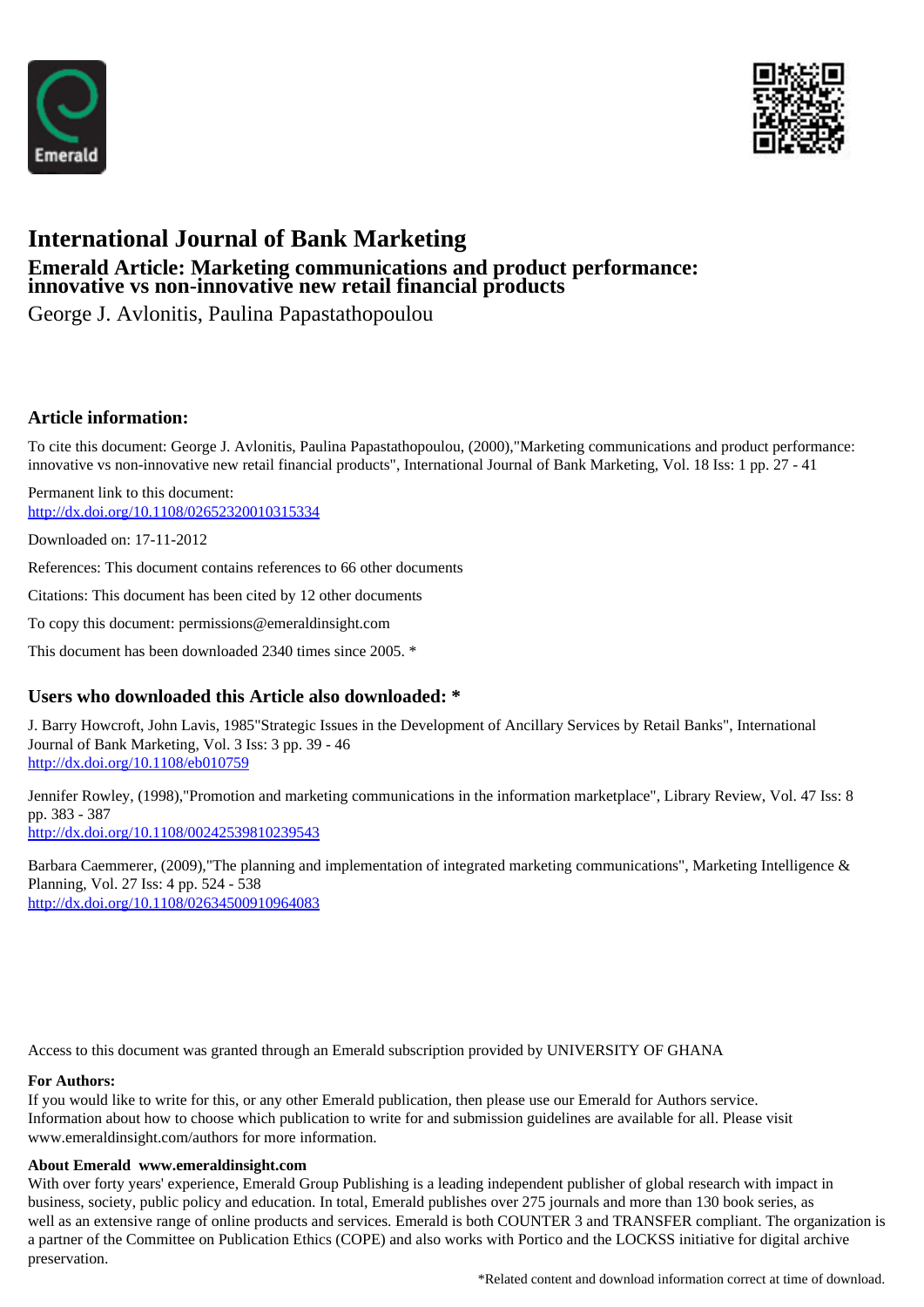# Marketing communications and product performance: innovative vs non-innovative new retail financial products

# George J. Avlonitis

Professor of Marketing, Department of Management Science, Athens University of Economics and Business, Greece

#### Paulina Papastathopoulou

Researcher, Department of Management Science, Athens University of Economics and Business, Greece

#### Keywords

Marketing communications, Financial services, Product innovation, New product development, Greece

#### Abstract

Reports the results of a research project into the marketing communications tools used during the launching of 100 new retail finan $cial$  products  $-58$  non-innovative and  $42$  innovative  $-$  and it is part of a broader study conducted on the development and launching practices of new financial products in Greece. It is revealed that innovative and non-innovative products, generally, follow a different marketing communications approach. Innovative successful products are launched through the most integrated communications package followed by non-innovative successful products, while innovative and non-innovative unsuccessful products receive very limited communications support during their market introduction. Overall, three marketing communications tools are found to lead to enhanced performance, either for innovative or for non-innovative products, namely intensive selling, below-the-line advertising, and telemarketing.

International Journal of Bank Marketing<br>18/1 [2000] 27–41

 $\overline{\circledcirc}$  MCB University Press [ISSN 0265-2323]

# Introduction

The systematic planning of new products has become the lifeblood for organizations that wish to remain competitive. Crawford (1983) states that establishing a program for developing new products may be the most profitable growth strategy compared to mergers, acquisitions or joint ventures. Brown and Eisenhardt (1995) consider product development:

...among the essential processes for success, survival and renewal of organisations, particularly for firms in either fast-paced or competitive markets.

Craig and Hart (1992) go one step further and characterise innovation as a necessity instead of a strategic option, which is particularly true nowadays, as companies face an increasingly turbulent external environment, shorter life cycles, industry maturity and eroding margins, as well as the ever-quickening pace of technological advances.

The scientific community has realized the urgent need for investigating the intricacies of new product development (NDP), suggesting ways for improving the rates of new product success. Therefore, a rich body of literature has been focused on various innovation management practices and particularly the critical determinants of new product performance. One factor that has consistently appeared as a determinant of the success of new products and services refers to the stage of product launch (Table I).

During this final stage of new product development, companies are confronted with four important issues, namely when to launch the new product (i.e. timing), where to launch it (i.e. geographical strategy), to whom (i.e. target market selection), and

The research register for this journal is available at [http://www.mcbup.com/research\\_registers/mkt.asp](http://www.mcbup.com/research_registers/mkt.asp)



finally how to launch it (i.e. introductory market strategy) (Kotler, 1997).

Past research reported by Booz, Allen & Hamilton (1982) revealed that of the total amount of money spent on the commercialization stage, as much as 67 percent was spent on successful projects. Further, Cooper and Kleinschmidt (1988) have found that the launch stage absorbs the second largest part of the innovation budget after product development and that compared to failed products, successful ones had significantly more time devoted to them in terms of man-days during the market launch stage.

These findings provided the impetus for focusing on the how aspect of the launch and especially, on the marketing communications mix (i.e. advertising, personal selling, public relations and sales promotion). This is considered the most costly part of product launch, and it is a research area that together with distribution has received less attention compared to other launch-related decisions (Hultink et al., 1997a). Overall, the purpose of the present study is to explore the marketing communications tools used during the introduction of new retail financial products, innovative and non-innovative, as well as the tools that affect new product performance.

The decision to concentrate the empirical investigation in the retail financial market stems from the crucial importance of developing new offerings for the survival and wealth of financial companies nowadays. This industry has witnessed increasing competition from traditional as well as new players caused by changing information technology, new customer needs and deregulation (Reidenbach and Moak, 1986; Ennew et al., 1993; Cooper et al., 1994). Indeed, as Cooper and de Brentani (1991) pinpoint:

The current issue and full text archive of this journal is available at <http://www.emerald-library.com>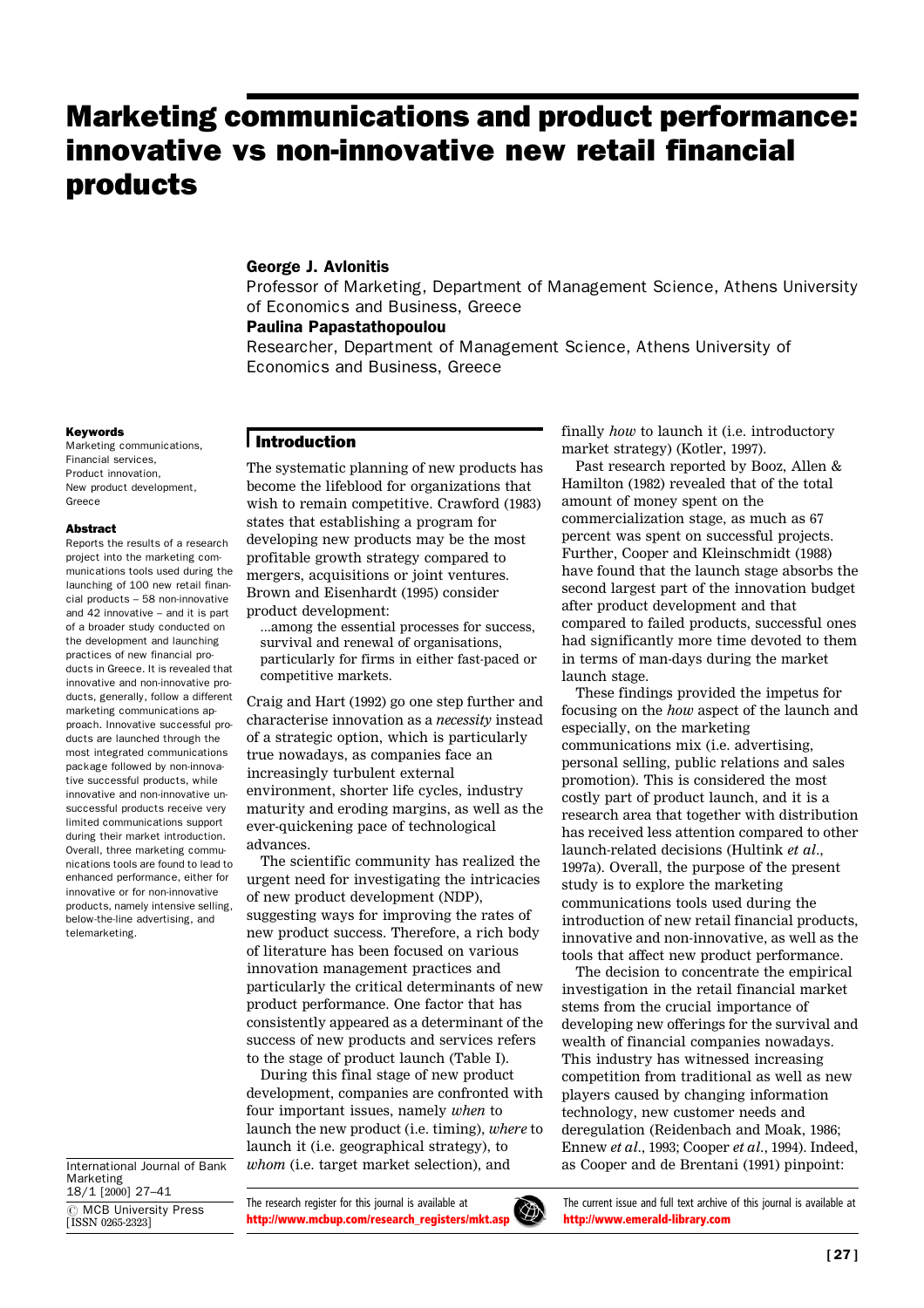George J. Avlonitis and Paulina Papastathopoulou Marketing communications<br>and product performance: innovative vs non-innovative new retail financial products

International Journal of Bank Marketing 18/1 [2000] 27-41

New service products are key to the future growth and prosperity of financial institutions [however] ... relatively little research has been probed the secrets to new product success for new financial services

To this end, the paper is organized as follows. First, a review of the literature dealing with the launch stage of new products is provided. Next, the research objectives of the study and the research methodology are presented. Then, a separate section is devoted to the presentation of the analysis and results. Finally, the paper provides a discussion and the conclusions from the study.

# Literature review

As already mentioned, the stage of product launch is frequently found among the most significant determinants of new product success. However, the conceptualizations of the product launch stage put forward by researchers measure the effectiveness or proficient use of a number of general launch activities (e.g. promotion), rather than the specific actions undertaken (e.g. newspaper advertising, telemarketing). In fact, only a limited number of researchers have explored the communications tools used for launching new products (Cooper and Kleinschmidt, 1986; Sanchez and Elola, 1991; Beard and Easingwood, 1996).

## Table I

Critical success factors relating to the launching stage

| <b>Factors</b>                                                | <b>Studies</b>                                                  |
|---------------------------------------------------------------|-----------------------------------------------------------------|
| New product development literature                            |                                                                 |
| Inadequate salesforce, marketing efforts                      | Hopkins and Baileys (1971); Cooper                              |
| and product distribution (-)                                  | (1975)                                                          |
| Lack of selling and promotion resources (-)                   | Calantone and Cooper (1979)                                     |
| Attention to marketing and publicity                          | Rothwell (1972); Rothwell et al. (1974)                         |
| Strong marketing communications and                           | Cooper (1979); Parry and Song (1994)                            |
| launch effort (i.e. salesforce, advertising)                  |                                                                 |
| Management support during the product                         | Maidique and Zirger (1984, 1985); Zirger                        |
| development and introduction processes                        | and Maidique (1990)                                             |
| <b>Proficiency of product commercialization</b>               | Song and Montoya-Weiss (1998)                                   |
|                                                               |                                                                 |
| New service development literature                            |                                                                 |
| <b>Quality of execution of the launch</b>                     | Cooper and de Brentani (1991); de Brentani<br>and Cooper (1992) |
| Targeting through direct mail                                 | Easingwood and Storey (1991)                                    |
|                                                               |                                                                 |
| <b>Consistency in communications, direct</b><br>mail strength | Easingwood and Storey (1993)                                    |
| Formal and extensive launch program                           | de Brentani (1993)                                              |
| <b>Launch effectiveness</b>                                   | Edgett and Parkinson (1994)                                     |
| Proficiency of market launch activity                         | Atuahene-Gima (1996)                                            |
| Launch preparation                                            | Cooper et al. (1994); Deal and Edgett<br>(1997)                 |

Note: (-) refers to a factor that leads to new product failure. All the other factors are positively related to new product performance

More specifically, Cooper and Kleinschmidt (1986) examined a number of promotional activities or tools used in the launching of new industrial product projects in Canada. Later, this study was replicated in Spain by Sanchez and Elola (1991) on a company level. The results of these two studies are provided in Table II. In both countries, the launch was mainly based on trade literature, trade shows, and trade advertising with no special promotion or training for the salesforce. Despite the importance of such preliminary results, there is no indication regarding the activities, which should be emphasized in order to reach high performance in the market.

A decade ago, Easingwood and Beard (1989) also examined the new product launch strategies of high technology companies in the UK. These researchers were concerned with strategies followed to accelerate the initial rate of adoption of technologyintensive products. Their investigation identified four main launch strategies, namely:

- 1 cooperate with other producers, with two main approaches: share the technology and embark on an education program;
- 2 position the product in the market, with three approaches: adopt innovative adopters, heavy users of the product category and heavy users of preceding technology;
- 3 reduce the risk of adoption, with two approaches: trial without purchase and absorb the risk by providing free installation and operation; and
- 4 win market support, with three approaches: win backing of opinion leaders, establish a "winner" reputation and "legitimize" the new product.

The study concluded that positioning the product in the market was the most frequently used launch strategy followed by winning market support, cooperating with other producers, and finally reducing the risk of adoption.

More recently, Beard and Easingwood (1996) identified four types of tactics and the respective actions followed for accelerating the initial rate of adoption of new technologyintensive products, namely:

- 1 market preparation (e.g. licensing the product technology);
- 2 targeting (e.g. target innovators):
- 3 positioning (e.g. emphasize a low price); and
- 4 attack (e.g. use opinion leaders).

The researchers confirmed their initial hypothesis that the use of these tactics by marketers depends on the degree of market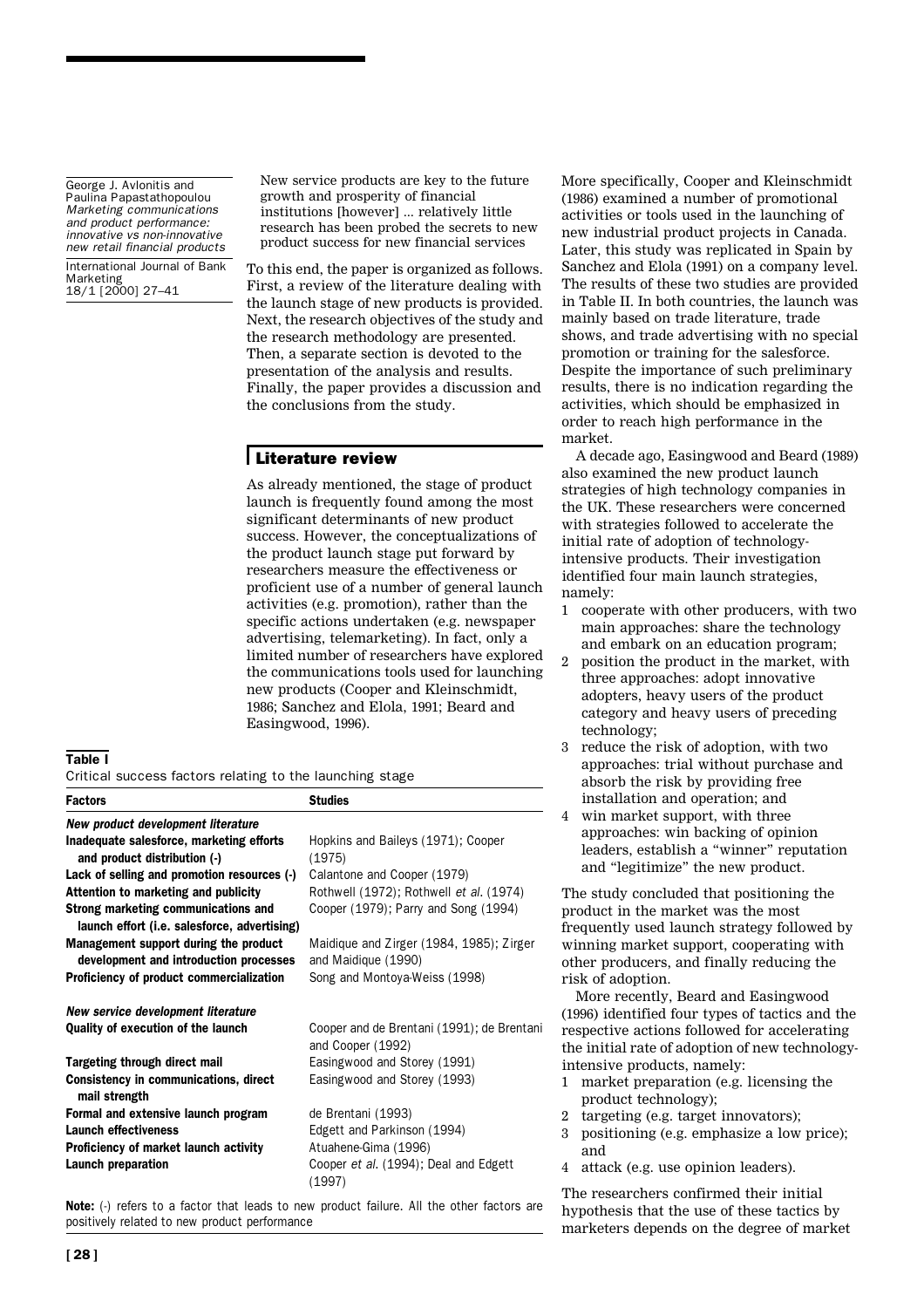newness and technological maturity. More specifically, their results have shown that the launching of products in new markets focuses primarily on positioning on the basis of technology and applications-specific attributes. On the other hand, products that incorporate a new technology concentrate on targeting and attack tactics aiming at increasing awareness. The researchers noted that their future plans involve the investigation of the extent to which specific launch tactics have an impact on the performance of new high-technology products.

In a similar vein, Yoon and Lilien (1985) compared original new (i.e. innovative) with reformulated (i.e. non-innovative) industrial products along various market, development and launching dimensions and concluded that the former use more direct selling than the latter. However, this study makes no reference to which communications tools lead original new and reformulated products to high performance.

Another set of empirical studies that is available in the literature addresses the issue of the association between the strategic (e.g. product, market, firm strategy, competitive stance) and tactical launch decisions (e.g. product, promotion, pricing, distribution), also, attempting to identify strategic-tactical launch decisions which have an impact on new product performance (Hultink et al., 1997b; Hultink et al., 1998). The common characteristic of these investigations is the development of varying classification schemes of new products on the basis of the adopted launching strategy, which include both strategic and tactical launch decisions. For example, Hultink et al. (1997a) found that the strategic decisions regarding product innovativeness, market targeting, the number of competitors and whether the product is marketing or technology driven

#### Table II

Comparison of promotional tools used in Canada and Spain

|                                                                                                                                                                 | Canada <sup>a</sup><br>% | <b>Spain</b> <sup>b</sup><br>% |
|-----------------------------------------------------------------------------------------------------------------------------------------------------------------|--------------------------|--------------------------------|
| Trade literature, trade shows, and trade advertising but no<br>special promotion or training for the salesforce                                                 | 35.8                     | 35.7                           |
| Trade literature, trade shows, and trade advertising plus a<br>strong salesforce promotional effort: demonstrations,<br>conferences, and seminars for customers | 20.8                     | 28.6                           |
| Trade literature, trade shows and trade advertising plus<br>special training for the salesforce                                                                 | 20.8                     | 26.8                           |
| Very limited efforts: virtually, nothing special done for the<br>launch                                                                                         | 17 O                     | 12.5                           |

#### Source:

<sup>a</sup>Cooper and Kleinschmidt (1986): % indicates percentage of new products examined. <sup>b</sup>Sanchez and Elola (1991): % indicates percentage of companies examined

are associated with the tactical decisions of branding, distribution expenditures and intensity and pricing. However, none of these studies examines the marketing communications tools for introducing new products into the market or their impact on performance.

Finally, there is some empirical evidence in the literature regarding the relationship between different marketing mix elements and new product performance. More specifically, a new product has higher possibilities of success when advertising expenditures are higher (Lambkin, 1988; Green and Ryan, 1990), product assortment is broader compared to competition (Lambkin, 1988) and price is lower compared to competition (Choffray and Lilien, 1984; Lambkin, 1988).

## Research objectives

It is clear from the review of the pertinent literature that, although some research attempts have started to appear regarding the how or the tactical aspects of product launching, very limited work has been done regarding the marketing communications tools that lead to higher performance. Further, although a number of researchers have stressed the possible moderating role of product innovativeness in deciding on the launch program of a new product, only two studies were concerned with this issue. What is most important is that these studies investigated mainly high-tech industrial products and none of them was concerned with consumer/retail financial products or at least new service products in general.

The present study may be viewed as an extension of the work of Cooper and Kleinschmidt (1986), as it also examines the use of certain marketing communications tools. However, it further investigates their relationship with new product performance, and it also explores their use under different degrees of product innovativeness. Overall, the present study has four distinct research objectives, namely:

- 1 to identify the marketing communications tools which are used in launching new retail financial products;
- 2 to explore the marketing communications tools which are used in launching innovative and non-innovative products and to examine whether the emphasis placed upon certain marketing communications tools is contingent upon the innovativeness of the new product;
- 3 to reveal the marketing communications tools which are related to the performance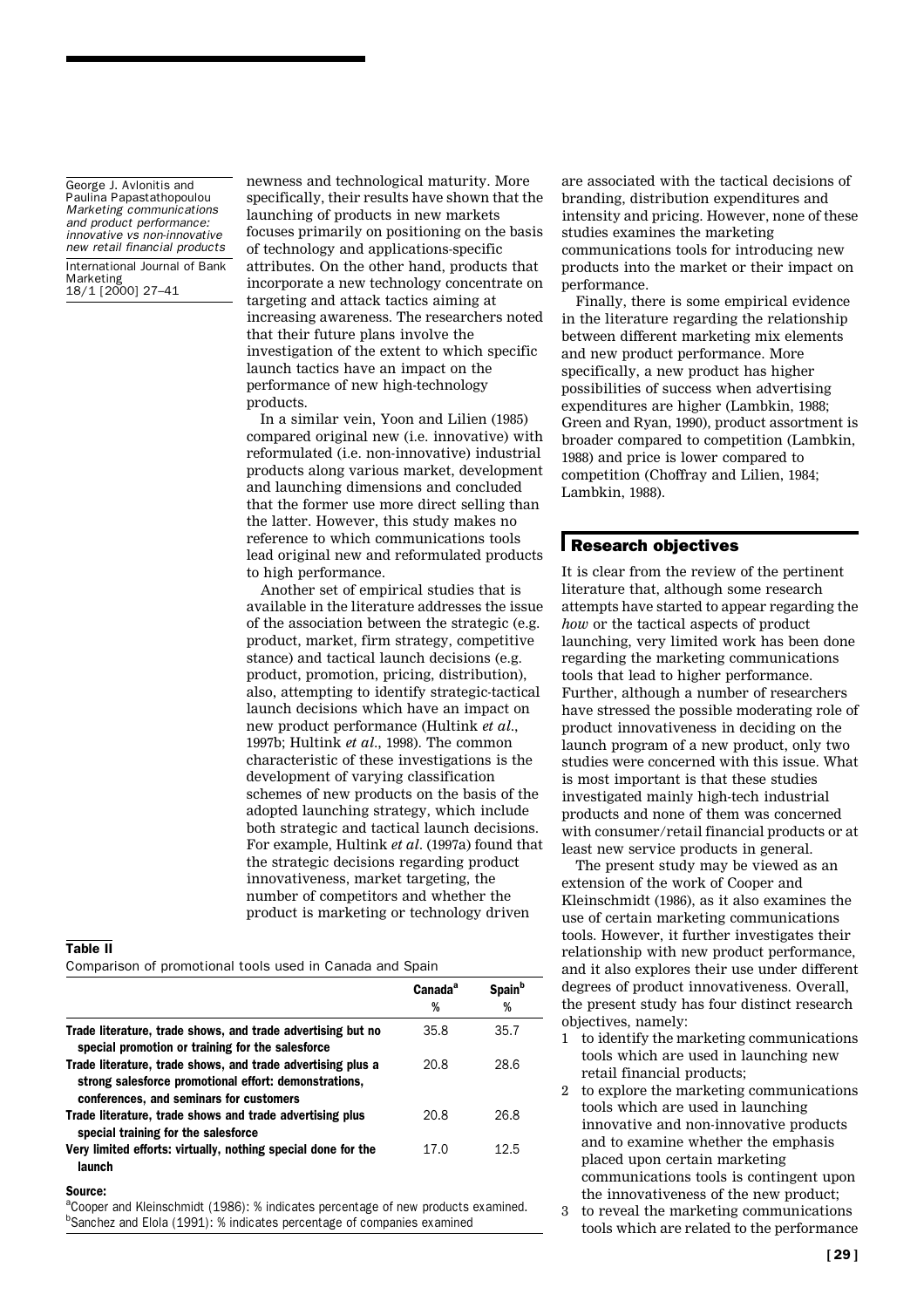outcomes of innovative and noninnovative new retail financial products; and

4 to investigate the marketing

communications tools which discriminate between successful and unsuccessful new retail financial products.

# Research methodology

# **Sample**

The present study is part of a wider research project on the development and launching of new financial products in Greece. Initially, a list of 115 financial companies operating in Greece was traced through the ICAP Directory (1997), Gallup's subsidiary in Greece. The single criterion for inclusion in the study was that the company had developed new financial products over the past three years. Each company was contacted by telephone to find whether or not they met this criterion and also to identify potential respondents. This procedure produced a sampling frame of 100 companies from various financial sectors.

Next a personalized pre-notification letter was mailed to the potential respondents explaining the objectives of the study and soliciting cooperation. A week after, a telephone call was made to them in order to discuss the possibility of participating in the study. This approach has been found to increase response rates considerably (Yu and Cooper, 1982). At first, all companies agreed to participate in the study.

#### Research instrument

The data were secured by means of a ten-page self-administered questionnaire. Following the suggestions of Churchill (1979) when developing the questionnaire, existing scales were adopted, modified and extended. Information was gathered employing various forms of response such as 1-5 Likert-type and other scales, as well as dichotomous and multipartite questions, when appropriate. Before administering the questionnaire, a detailed pretest was conducted (Dillman, 1978; Hunt et al., 1982).

The questionnaire was submitted to three university professors with long experience in academic research, as well as seven test respondents drawn from the population under investigation, in order to increase the content validity of the research instrument. Personal interviews were held, as they have been found to be highly appropriate for pretesting (Boyd et al., 1989).

#### Data collection

To collect the data, we followed the dropping off method (Fowler, 1993). Questionnaires were handed to respondents and, in most cases, a picking-up appointment was set. Respondents were NPD project leaders who were asked to select two financial products, one successful and one unsuccessful, that they had developed and launched to a specific market segment within the last three years and reply to all questions relating to the development and launching of these products. However, they were urged to consult other company personnel for the questionnaire's completion, where it was considered to be necessary, in an attempt to avoid some of the disadvantages inherent in the key informant technique for data collection (Phillips, 1981).

#### Response

After two follow-up contacts by telephone and fax, 84 financial companies provided data on 132 new financial products (both retail and corporate), yielding a company response rate of 84.0 percent and a project response rate of 71.4 percent. In this article, we only use data from the 100 financial products targeted to the retail market, 54 successful and 46 unsuccessful.

The lower number of failures compared with successes is consistent with previous research using a pair-wise methodology (Cooper, 1979; Cooper and Kleinschmidt, 1987; Easingwood and Storey, 1991, 1993; Edgett, 1996; Hultink et al., 1997a).

Overall, the high response rate achieved proves the strong interest of financial companies in the development of successful new products, and further "legitimizes" the data collection method followed.

Before proceeding, it is necessary to make the following clarification: as the application of different marketing mixes allows the same core product to be marketed to different markets, we must note that the present study examines the use of marketing communications tools as determined for new products targeted to particular market segments (e.g. a credit card for younger people), rather than new products in aggregate (e.g. a credit card)[1]. The methodological approach of analyzing samples of new products introduced in specific markets is typical for new product launch studies (Cooper and Kleinschmidt, 1986; Beard and Easingwood, 1996; Hultink et al., 1997b; Hultink et al., 1997a; Hultink et al., 1998).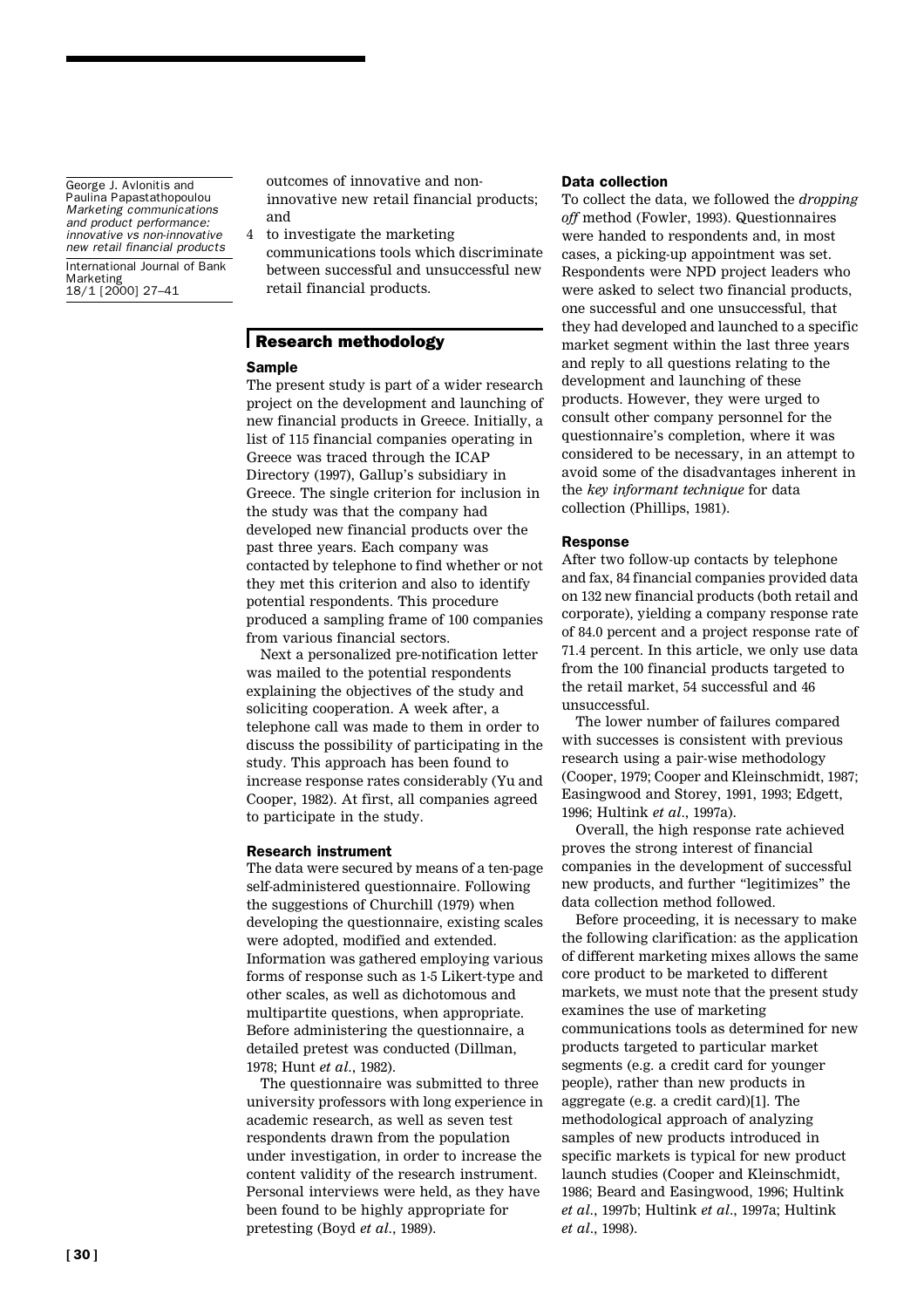# **Measures**

## Marketing communications

Having as a general guide the previous work in the field by Cooper and Kleinschmidt (1986), Beard and Easingwood (1996) as well as the results of 14 exploratory interviews that were conducted prior to the survey, we selected 27 marketing communications tools to be measured. These tools fall into Kotler's (1997) four major elements of the marketing communications mix, namely advertising, personal selling, public relations and sales promotion. Using a five-point scale, respondents were asked to indicate the extent to which each tool was used during the stage of product launching (1: not at all, 5: to a very large extent). These 27 marketing communications tools, together with descriptive statistics are provided in Table III.

Degree of product innovativeness

Product innovativeness was measured in two ways. First, it was measured using a fivepoint "global" scale (1: not innovative at all, 5: very innovative). Second, it was also measured through the construction of a Likert-type summated scale, in terms of the domain sampling model (Nunnally, 1978). The summated scale, which was treated in this study as leading to interval measurement quality[2], included 14 items (statements) rated on a five-point scale (1: strongly disagree, 5: strongly agree). Reflecting a high degree of face validity, these items examined the product innovativeness characteristics of:

- 1 product newness to the market,
- 2 product modification,
- 3 operating/delivery newness and
- 4 managerial practices newness.

This measurement led to the identification of six types of product innovativeness, namely:

- 1 new-to-the-market products,
- 2 new-to-the-company products,
- 3 new delivery processes,
- 4 product line extensions,
- 5 product modifications, and

#### Table III

Means and standard deviations for the 27 marketing communications tools

|                                                                               |             | <b>Standard</b> |
|-------------------------------------------------------------------------------|-------------|-----------------|
| <b>Marketing communications tool</b>                                          | <b>Mean</b> | deviation       |
| Use of television advertising                                                 | 1.40        | 0.88            |
| Use of radio advertising                                                      | 1.74        | 1.19            |
| Use of newspapers advertising                                                 | 2.50        | 1.26            |
| Use of magazines advertising                                                  | 2.28        | 1.29            |
| Use of Internet advertising                                                   | 1.29        | 0.82            |
| Use of direct mail                                                            | 2.09        | 1.40            |
| Use of direct response advertising (e.g. telephone hotline)                   | 1.50        | 1.10            |
| Use of pamphlets, leaflets                                                    | 3.52        | 1.33            |
| Use of fairs and trade shows                                                  | 1.80        | 1.21            |
| Use of outdoor advertising                                                    | 1.34        | 0.87            |
| Use of indoor advertising                                                     | 3.31        | 1.40            |
| Intensive efforts were made by the salesforce to promote the product          | 3.24        | 1.16            |
| The salesforce informed customers about the product through "cross-selling".  | 3.12        | 1.23            |
| The selling efforts were made at the points of sales                          | 3.80        | 1.35            |
| The selling efforts were made at customer sites                               | 2.66        | 1.40            |
| The selling efforts were made through telephone                               | 2.23        | 1.29            |
| The product was sold through Internet                                         | 1.13        | 0.53            |
| Detailed product manuals were prepared for the salesforce (e.g. on product    |             |                 |
| specifications, target-market, product's operating mode)                      | 3.86        | 1.06            |
| Training seminars were organized for the salesforce                           | 3.55        | 1.34            |
| Articles about the product were written in the business press                 | 2.98        | 1.26            |
| An official presentation of the product was organized (e.g. press conference, |             |                 |
| reception)                                                                    | 1.70        | 1.21            |
| A press kit was distributed with detailed material about the product          | 2.35        | 1.39            |
| The product was supported-advertised by opinion leaders                       | 1.33        | 0.75            |
| Seminars-lectures about the product were organized for customers              | 2.05        | 1.31            |
| Follow-up launch, articles about the product's performance appeared           |             |                 |
| systematically in the business press                                          | 2.19        | 1.37            |
| The purchase of the product was accompanied by low value company gifts        |             |                 |
| (e.g. pens, agendas)                                                          | 1.14        | 0.40            |
| Special contests for the customers were organized                             | 1.16        | 0.56            |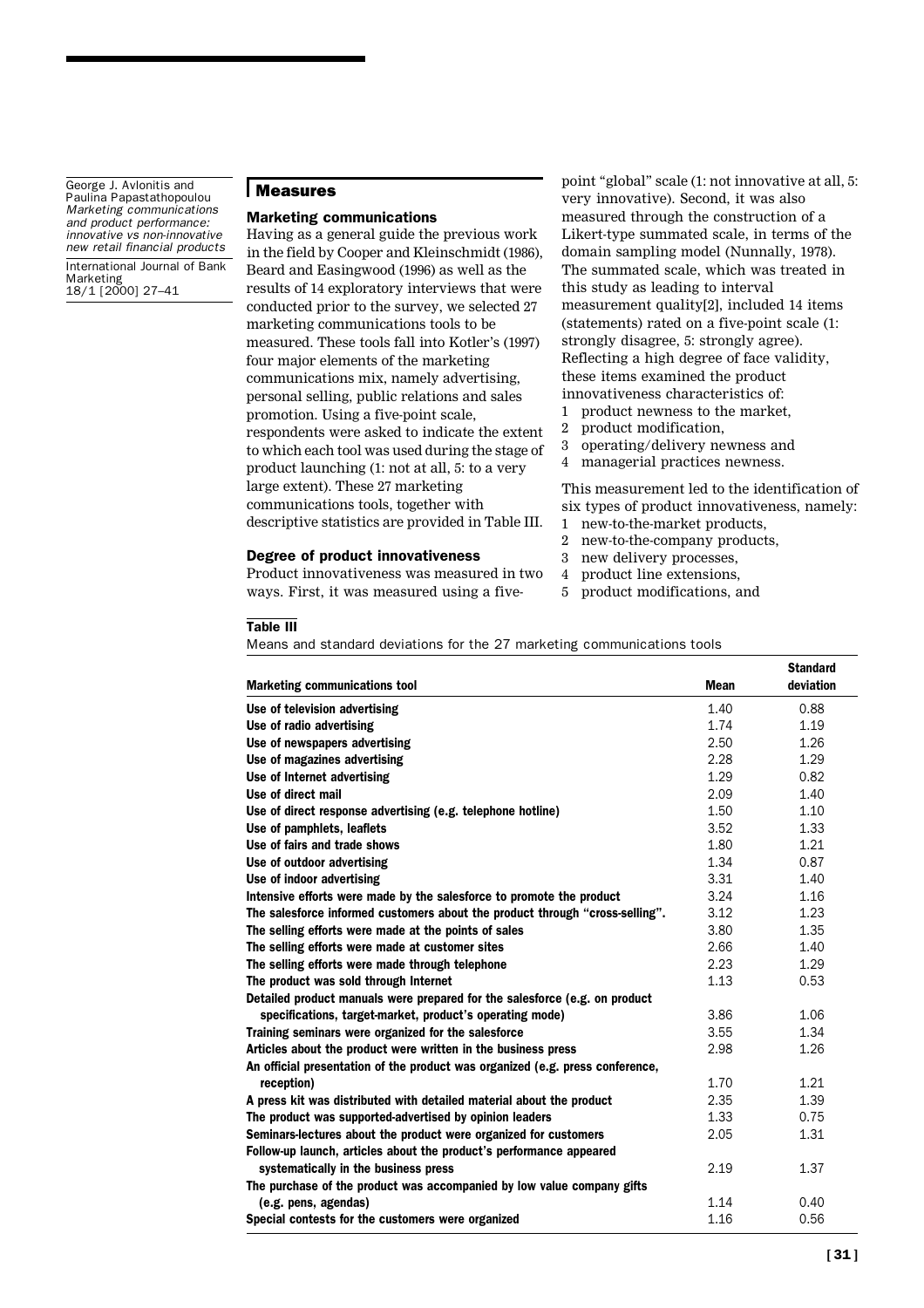6 product repositionings (Avlonitis and Papastathopoulou, 1999).

However, for the purposes of the present analysis we used the "global" measure of the degree of product innovativeness. On the basis of the distribution of cases along this five-point scale, the sample was divided in two parts. Products rated from 1 to 3 were characterized as non-innovative, while products rated from 4 to 5 were considered as innovative. Overall, the sample consisted of 58 non-innovative products and 42 innovative products. Indeed, further analysis indicated that the innovative products were those that we identified as new-to-the-market products, new-to-the-company and new delivery processes, while the non-innovative products were those which we identified as product modifications, product line extensions and product repositionings (Avlonitis and Papastathopoulou, 1999).

#### New product performance

New product performance was measured from the viewpoint of supplier (i.e. financial company). Using a five-point "global" scale, respondents were asked to indicate how successful the selected new financial product was in terms of achieving its market objectives (1: major failure, 5: major success). This way of measuring new service performance has been extensively used in the literature (Easingwood and Percival, 1990; Easingwood and Storey, 1991; de Brentani, 1995; de Brentani and Ragot, 1996). On the basis of the distribution of cases along this measure, the sample was divided in two parts. Products rated from 1 to 3 were characterized as unsuccessful, while products rated from 4 to 5 were considered as successful. Overall, from the 58 noninnovative products, 27 were successful and 31 were unsuccessful, while from the 42 innovative products, 27 were successful and 15 were unsuccessful.

# Empirical findings

## Use of marketing communications tools

An examination of the extent to which the 27 marketing communications tools are used in launching new retail financial products reveals that the great majority of these tools are used to a limited extent (Table III). On the other hand, seven tools are used from a moderate to a very large extent (mean value exceeding 3.0), which, in rank order of importance, are as follows:

- 1 detailed product manuals for the salesforce (3.86);
- 2 selling efforts at the points of sales (3.80);
- 3 training seminars for the salesforce (3.55);
- 4 pamphlets and leaflets (3.52);
- 5 indoor advertising (3.31);
- 6 intensive selling efforts (3.24);
- 7 selling efforts through "cross-selling" (3.12).

These tools refer mainly to personal selling and also to below-the-line advertising at the points of sales through pamphlets and leaflets, sales manuals and indoor ads in support of the selling effort. Clearly, companies operating in the Greek retail financial market follow a rather traditional branch-based approach in communicating their new products to the publics. Above-theline advertising (e.g. TV, radio ads), public relations (e.g. press releases and editorials) and sales promotion (e.g. gifts, contests) are of limited use.

Next, our analysis turned to the examination of the tools that are used in launching innovative and non-innovative products. As shown in Table IV, the marketing communications mix of noninnovative products consists of six tools, which are used from a moderate to a very large extent (mean value exceeding 3.0). In rank order of importance, these are:

- 1 selling efforts at the points of sales (3.72); 2 detailed product manuals for the
- salesforce (3.64);
- 3 training seminars for the salesforce (3.24);
- 4 pamphlets and leaflets (3.19);
- 5 indoor advertising (3.14); and
- 6 intensive selling efforts (3.13).

On the other hand, innovative products base their communication strategy on nine tools. These tools are used from a moderate to a very large extent (mean value exceeding 3.0), and in rank order of importance are as follows:

- 1 detailed product manuals for the salesforce (4.17);
- 2 pamphlets and leaflets (3.98);
- 3 training seminars for the salesforce (3.98);
- 4 selling efforts at the points of sales (3.90);
- 5 indoor advertising (3.55);
- 6 articles about the product in the business press (3.55);
- 7 intensive selling efforts (3.40);
- 8 selling efforts through "cross-selling" (3.31); and
- 9 newspapers advertising (3.10).

Although, these results indicate that six out of the nine tools that are used extensively in the launching of innovative products are also widely used in the launching of noninnovative products, a series of  $t$ -tests provided additional insight in this issue. More specifically, this analysis revealed that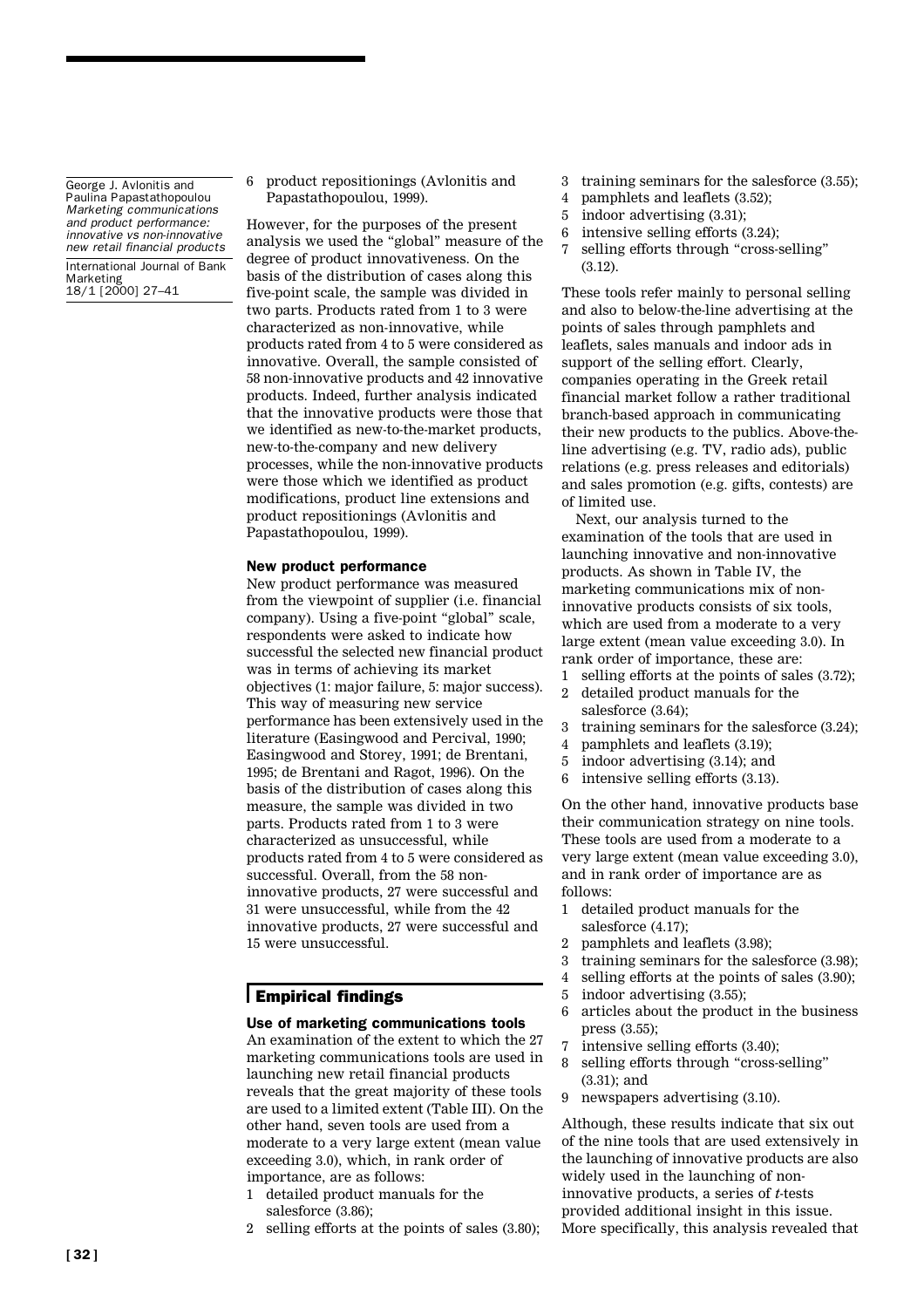## Table IV

George J. Avlonitis and Paulina Papastathopoulou Marketing communications and product performance: innovative vs non-innovative new retail financial products International Journal of Bank

Marketing 18/1 [2000] 27-41 Comparison of innovative and non-innovative new retail financial products on 27 marketing communications tools

| <b>Marketing communications tool</b>                          | Non-innovative<br>products<br>$(n = 42)$ | Innovative<br>products<br>$(n = 58)$ | t-value | 2-tail sign |
|---------------------------------------------------------------|------------------------------------------|--------------------------------------|---------|-------------|
| Use of television advertising                                 | 1.24                                     | 1.63                                 | $-2.02$ | 0.048       |
|                                                               |                                          |                                      | $-2.42$ | 0.018       |
| Use of radio advertising                                      | 1.48<br>2.07                             | 2.10                                 |         |             |
| Use of newspapers advertising                                 |                                          | 3.10                                 | $-4.18$ | 0.000       |
| Use of magazines advertising                                  | 1.91                                     | 2.79                                 | $-3.39$ | 0.001       |
| Use of Internet advertising                                   | 1.19                                     | 1.44                                 | $-1.41$ | n.s.        |
| Use of direct mail                                            | 1.88                                     | 2.38                                 | $-1.73$ | 0.088       |
| Use of direct response advertising (e.g. telephone hotline)   | 1.52                                     | 1.48                                 | 0.19    | n.s.        |
| Use of pamphlets, leaflets                                    | 3.19                                     | 3.98                                 | $-3.16$ | 0.002       |
| Use of fairs and trade shows                                  | 1.64                                     | 2.02                                 | $-1.55$ | n.s.        |
| Use of outdoor advertising                                    | 1.36                                     | 1.31                                 | 0.30    | n.s.        |
| Use of indoor advertising                                     | 3.14                                     | 3.55                                 | $-1.20$ | n.s.        |
| Intensive efforts were made by the salesforce to promote the  |                                          |                                      |         |             |
| product                                                       | 3.13                                     | 3.40                                 | $-1.31$ | n.s.        |
| The salesforce informed customers about the product through   |                                          |                                      |         |             |
| "cross-selling"                                               | 2.98                                     | 3.31                                 | $-0.68$ | n.s.        |
| The selling efforts were made at the points of sales          | 3.72                                     | 3.90                                 | $-0.68$ | n.s.        |
| The selling efforts were made at customer sites               | 2.45                                     | 2.95                                 | $-1.74$ | 0.085       |
| The selling efforts were made through telephone               | 2.17                                     | 2.31                                 | $-0.52$ | n.s.        |
| The product was sold through Internet                         | 1.09                                     | 1.19                                 | $-0.89$ | n.s.        |
| Detailed product manuals were prepared for the salesforce     |                                          |                                      |         |             |
| (e.g. on product specifications, target-market, product's     |                                          |                                      |         |             |
| operating mode)                                               | 3.64                                     | 4.17                                 | $-2.57$ | 0.012       |
| Training seminars were organized for the salesforce           | 3.24                                     | 3.98                                 | $-2.87$ | 0.005       |
| Articles about the product were written in the business press | 2.57                                     | 3.55                                 | $-4.12$ | 0.000       |
| An official presentation of the product was organized         |                                          |                                      |         |             |
| (e.g. press conference, reception)                            | 1.45                                     | 2.05                                 | $-2.39$ | 0.019       |
| A press kit was distributed with detailed material about the  |                                          |                                      |         |             |
| product                                                       | 1.98                                     | 2.85                                 | $-3.17$ | 0.002       |
| The product was supported-advertised by opinion leaders       | 1.24                                     | 1.45                                 | $-1.33$ | n.s.        |
| Seminars-lectures about the product were organized for        |                                          |                                      |         |             |
| customers                                                     | 2.09                                     | 2.00                                 | 0.32    | n.s.        |
| Follow up launch, articles about the product's performance    |                                          |                                      |         |             |
| appeared systematically in the business press                 | 1.83                                     | 2.69                                 | $-3.23$ | 0.002       |
| The purchase of the product was accompanied by low value      |                                          |                                      |         |             |
| company gifts (e.g. pens, agendas)                            | 1.09                                     | 1.21                                 | $-1.45$ | n.s.        |
| Special contests for the customers were organized             | 1.10                                     | 1.24                                 | $-1.09$ | n.s.        |

with only five tools that are used extensively, launches of innovative products place significantly higher emphasis compared to non-innovative products, namely (Table IV):

- . detailed product manuals,
- . training seminars for the salesforce,
- . pamplets and leaflets,
- . articles in the business press and
- . newspaper advertising.

All in all, innovative products show a significant greater use of 13 marketing communications tools compared to noninnovative products. In general, it seems that, compared to non-innovative products, innovative products are launched using more above-the-line (e.g. TV, radio ads) and belowthe-line advertising (e.g. articles in the business press), direct mail, selling efforts at customer sites and training seminars for the salesforce.

## Impact of marketing communications tools on product performance

As part of the present study, we also attempted to identify whether different marketing communications tools are used by four different groups of products, namely innovative successful, innovative unsuccessful, non-innovative successful and non-innovative unsuccessful products. For this purpose, we performed one-way analysis of variance (ANOVA). The results are presented in Table V.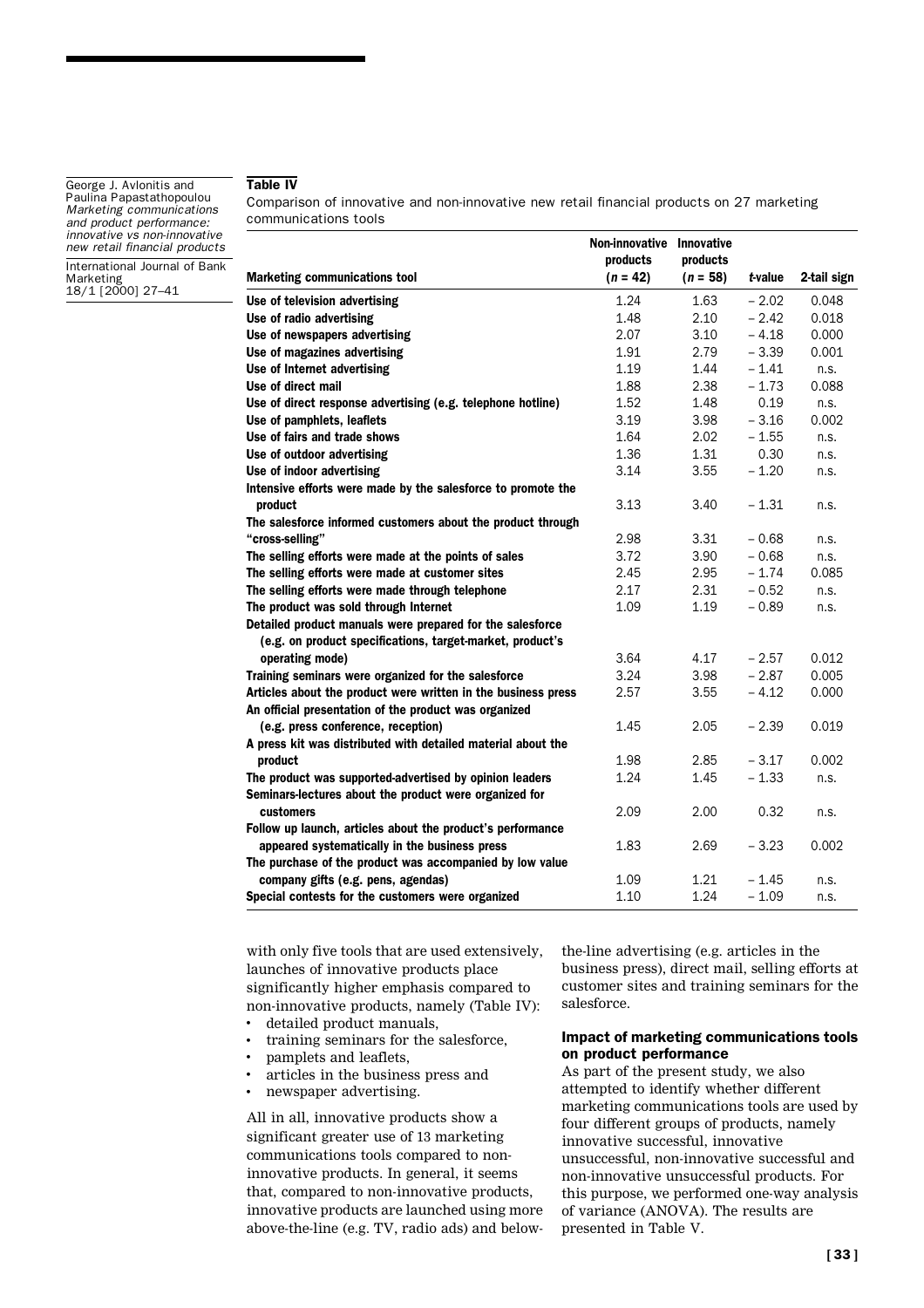# Table V

George J. Avlonitis and Paulina Papastathopoulou Marketing communications and product performance: innovative vs non-innovative new retail financial products

International Journal of Bank Marketing<br>18/1 [2000] 27–41

| .                                                                                           |  |  |  |
|---------------------------------------------------------------------------------------------|--|--|--|
| Comparison of innovative and non-innovative (successful, unsuccessful) new retail financial |  |  |  |
| products on 27 marketing communications tools – ANOVA                                       |  |  |  |

|                                             | Innovative | Non-<br>innovative | <b>Innovative</b>         | Non-<br>innovative |              |             |
|---------------------------------------------|------------|--------------------|---------------------------|--------------------|--------------|-------------|
|                                             | successful | successful         | unsuccessful unsuccessful |                    |              |             |
|                                             | products   | products           | products                  | products           |              |             |
|                                             | $(n = 27)$ | $(n = 27)$         | $(n = 31)$                | $(n = 15)$         | F            | Sig.        |
| Use of television advertising               | [1.88]     | 1.37               | 1.20                      | (1.13)             |              | 4.266 0.007 |
| Use of radio advertising                    | [2.31]     | 1.59               | 1.73                      | (1.39)             |              | 3.215 0.026 |
| Use of newspaper advertising                | [3.52]     | (2.04)             | 2.23                      | (2.10)             | 10.668 0.000 |             |
| Use of magazine advertising                 | [3.22]     | 2.00               | 2.00                      | (1.84)             |              | 8.143 0.000 |
| Use of Internet advertising                 | 1.62       | 1.22               | 1.13                      | 1.16               | 1.896        | n.S.        |
| Use of direct mail                          | 2.52       | 1.89               | 2.13                      | 1.87               | 1.297        | n.S.        |
| Use of direct response advertising          |            |                    |                           |                    |              |             |
| (e.g. telephone hotline)                    | 1.56       | [1.89]             | 1.33                      | (1.19)             |              | 2.151 0.099 |
| Use of pamphlets, leaflets                  | [4.26]     | 3.63               | 3.47                      | (2.81)             |              | 6.866 0.000 |
| Use of fairs and trade shows                | [2.15]     | 2.00               | 1.80                      | (1.32)             |              | 2.715 0.049 |
| Use of outdoor advertising                  | 1.37       | 1.56               | 1.20                      | 1.19               | $0.992$ n.s. |             |
| Use of indoor advertising                   | [4.15]     | 3.56               | (2.47)                    | (2.77)             |              | 8.388 0.000 |
| Intensive efforts were made by the          |            |                    |                           |                    |              |             |
| salesforce to promote the product           | [3.93]     | 3.81               | (2.47)                    | (2.51)             | 17.551 0.000 |             |
| The salesforce informed customers about the |            |                    |                           |                    |              |             |
| product through "cross-selling"             | [3.78]     | 3.52               | (2.47)                    | (2.52)             |              | 9.220 0.000 |
| The selling efforts were made at the points |            |                    |                           |                    |              |             |
| of sales                                    | [4.26]     | 4.04               | (3.27)                    | 3.45               |              | 2.960 0.036 |
| The selling efforts were made at customer   |            |                    |                           |                    |              |             |
| sites                                       | [3.07]     | 2.78               | 2.73                      | (2.16)             |              | 2.254 0.087 |
| The selling efforts were made through       |            |                    |                           |                    |              |             |
| telephone                                   | [2.67]     | 2.52               | (1.67)                    | 1.87               |              | 3.503 0.018 |
| The product was sold through Internet       | 1.15       | 1.11               | 1.27                      | 1.06               | $0.514$ n.s. |             |
| Detailed product manuals were prepared for  |            |                    |                           |                    |              |             |
| the salesforce (e.g. on product             |            |                    |                           |                    |              |             |
| specifications, target-market, product's    |            |                    |                           |                    |              |             |
| operating mode)                             | [4.41]     | 3.85               | 3.73                      | (3.45)             |              | 4.385 0.006 |
| Training seminars were organized for the    |            |                    |                           |                    |              |             |
| salesforce                                  | [4.11]     | 3.74               | 3.73                      | (2.81)             |              | 5.725 0.001 |
| Articles about the product were written in  |            |                    |                           |                    |              |             |
| the business press                          | [3.93]     | 3.19               | 2.87                      | (2.03)             | 16.630 0.000 |             |
| An official presentation of the product was |            |                    |                           |                    |              |             |
| organized (e.g. press conference,           |            |                    |                           |                    |              |             |
| reception)                                  | [2.19]     | 1.52               | 1.80                      | (1.39)             |              | 2.480 0.066 |
| A press kit was distributed with detailed   |            |                    |                           |                    |              |             |
| material about the product                  | [3.37]     | 2.19               | 1.93                      | (1.81)             |              | 8.655 0.000 |
| The product was supported-advertised by     |            |                    |                           |                    |              |             |
| opinion leaders                             | 1.41       | 1.41               | 1.53                      | 1.10               | $1.574$ n.s. |             |
| Seminars-lectures about the product were    |            |                    |                           |                    |              |             |
| organized for customers                     | 2.07       | 2.37               | 1.87                      | 1.84               | 0.901 n.s.   |             |
| Follow up launch, articles about the        |            |                    |                           |                    |              |             |
| product's performance appeared              |            |                    |                           |                    |              |             |
| systematically in the business press        | [2.89]     | 2.56               | 2.33                      | (1.19)             | 11.144 0.000 |             |
| The purchase of the product was             |            |                    |                           |                    |              |             |
| accompanied by low value company gifts      |            |                    |                           |                    |              |             |
| (e.g. pens, agendas)                        | 1.26       | 1.11               | 1.13                      | 1.06               | 1.209        | n.s.        |
| Special contests for the customers were     |            |                    |                           |                    |              |             |
| organized                                   | 1.26       | 1.11               | 1.20                      | 1.10               | 0.495        | n.s.        |

Notes: Figures represent mean values. Maximum values are in brackets while minimum values are in parentheses (based on Duncan's multiple range test,  $p < 0.10$ ). Sig. indicates level of significance based on oneway analysis of variance

Most of the tools tend to show significant differences in use between these four product groups. In fact, we observe a continuum of use from innovative successful products (highest use), through non-innovative

successful, to innovative unsuccessful and finally, to non-innovative unsuccessful products (lowest use). More specifically, innovative successful products appear to have the most integrated communications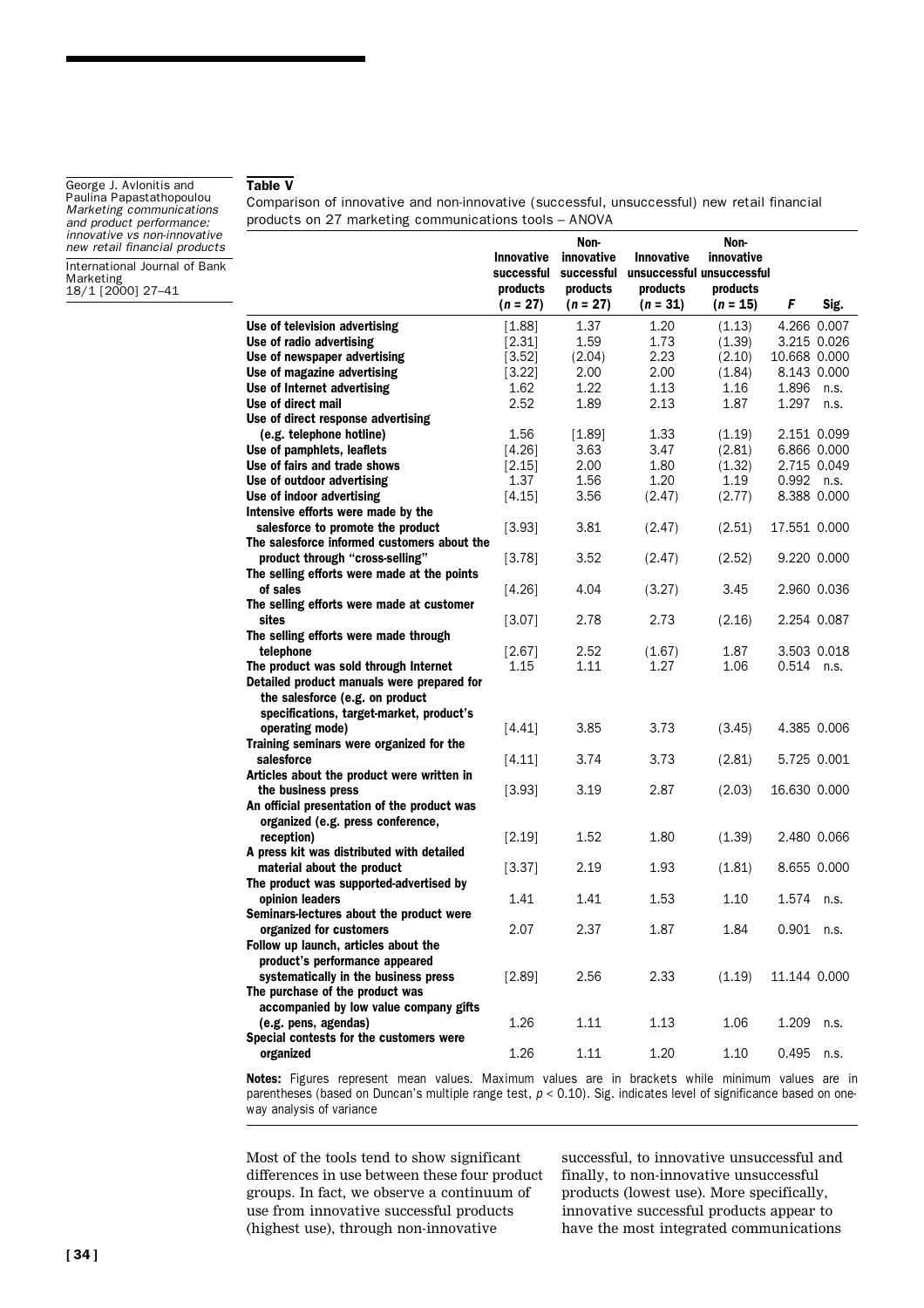package consisting of print advertising, press coverage, intensive selling from well-trained direct salesforce and also branch salesforce with the support of indoor advertising. Further, marketing communications for noninnovative successful products is based on a lower number of promotional tools that refer to press coverage and intensive branch selling by trained staff with the support of indoor promotional material. The marketing communications mix of the innovative unsuccessful products, on the other hand, is limited to selling efforts from a branch-based and well-trained salesforce with the support of pamphlets/leaflets. Finally, noninnovative unsuccessful products appear to be the group with the minimum use of almost all the promotional tools. These products, barely, receive any communication support during their launch.

The final stage of the analysis was concerned with the marketing communications tools that discriminate between successful and unsuccessful new retail financial products regardless of their degree of product innovativeness.

Before proceeding to this analysis, an examination of the correlation matrix of the 27 marketing communications tools revealed that many of them were interrelated. This fact led to the conclusion that it might be possible to reduce this initial number of tools in a subset of major underlying dimensions. In order to examine whether this was actually the case, a principal components factor analysis (varimax rotation) was performed. On the basis of factor interpretability and eigenvalue  $\geq 1.0$ , nine independent composite factors or marketing communications dimensions were identified, explaining 72.9 percent of the variance in the original 27 marketing communications tools (Table VI). These were:

- 1 Below-the-line advertising, which includes the use of pamphlets, leaflets, articles about the product, press kits, articles about the product's performance, and detailed product manuals for the salesforce.
- 2 Intensive selling efforts, which incorporates the use of intensive efforts by the salesforce, "cross-selling", fairs and trade shows, and indoor advertising.
- 3 Above-the-line advertising which loaded heavily on items representing the use of TV, radio, newspaper and magazines advertising.
- 4 Direct marketing through the Internet and direct mail, which measures the degree of use of Internet advertising, direct mail, and the Internet as a selling point.
- 5 Trained direct salesforce, which captures the selling efforts made away from the points of sales and particularly at customer sites, and the training seminars for the salesforce.
- 6 Telemarketing, which includes the use of direct response advertising, and selling efforts through telephone.
- 7 Public relations, which refers to the set-up of an official product presentation, and product seminars-lectures for customers.
- 8 Outdoor advertising using opinion leaders, which reflects the use of outdoor advertising, and product advertising by opinion leaders.
- 9 Sales promotion, which captures the marketing communications aspects of offering low value company gifts to customers, and setting-up special contests for the customers.

Factor scores representing each of these nine marketing communications factors were then constructed for each NPD project in the sample to be used in the subsequent analysis.

Deal and Edgett (1997) has recently found that the combinations of factor and discriminant analysis is more effective compared to other techniques such as classification and regression trees or logit analysis in evaluating the factors that lead new financial products to higher performance. Therefore, in order to unveil which of the nine marketing communications factors separate the successful from the unsuccessful new retail financial products, we decided to use a twogroup stepwise discriminant analysis treating performance (success, failure) as the dependent variable and the nine marketing communications dimensions as the independent variables. This particular analysis has been previously used for critical success factors studies in product innovation (Cooper, 1979; Calantone and Cooper, 1979; Edgett and Parkinson, 1994) as it is appropriate in situations where a sample is divided into known groups based on some classificatory variable (in this case: new product performance), and the researcher is interested in predicting correct group membership of new cases based on the information on a set of predictor variables (in this case: the nine marketing communications factors).

The eigenvalue of 0.571 indicated that a good function had been developed while the canonical correlation of 0.603 pointed that the discriminant scores and the groups were highly correlated. The value of Wilk's Lambda is 0.637 indicating that there is a good degree of the total variance in the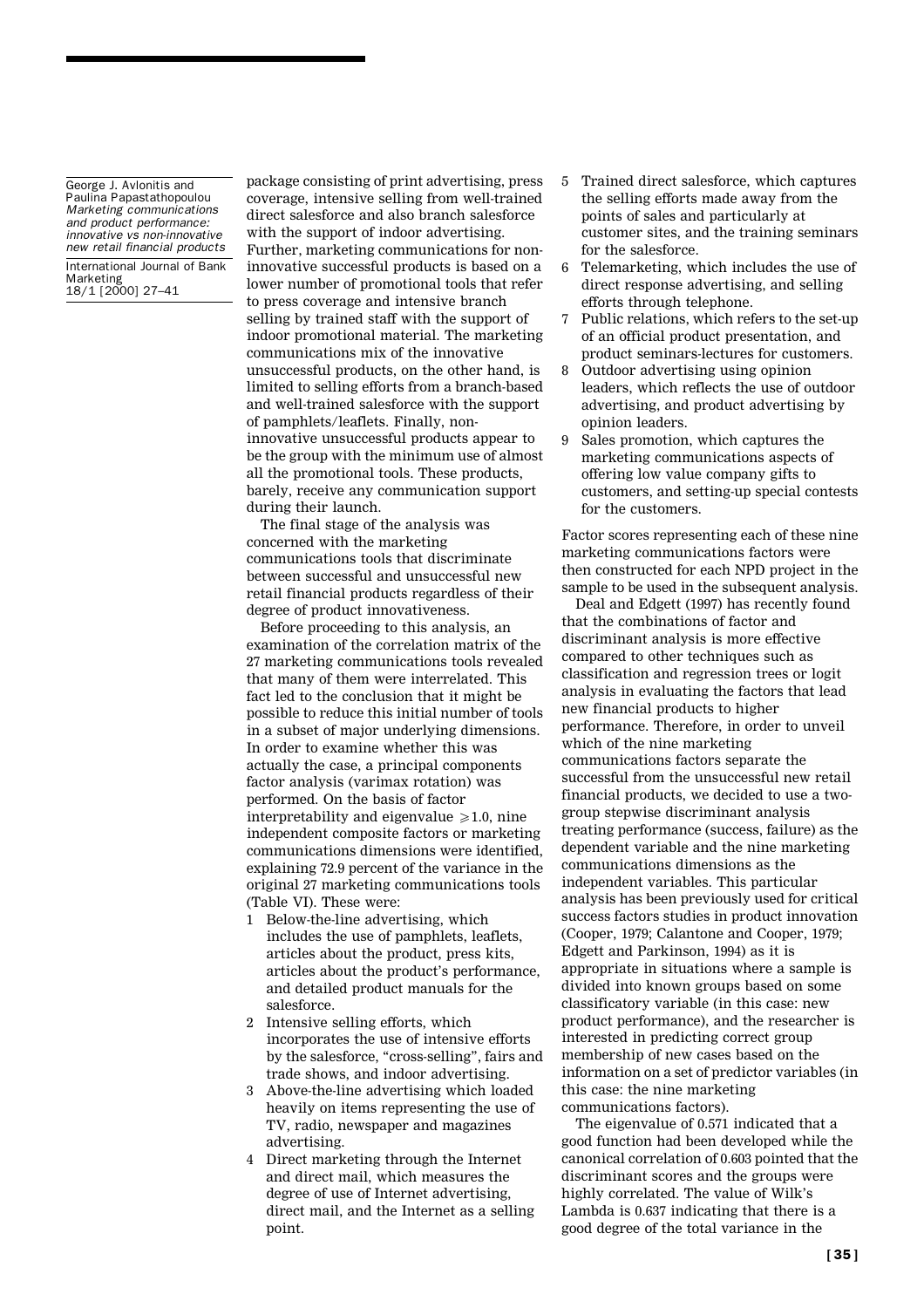# Table VI

George J. Avlonitis and Paulina Papastathopoulou Marketing communications and product performance: innovative vs non-innovative new retail financial products International Journal of Bank Marketing 18/1 [2000] 27-41

|  |  | Factor analysis results of 27 marketing communications tools |  |
|--|--|--------------------------------------------------------------|--|
|  |  |                                                              |  |

|                | <b>Factor</b>                                                       | <b>Variables</b>                                                                                                                                                         | <b>Factor</b><br>loadings |
|----------------|---------------------------------------------------------------------|--------------------------------------------------------------------------------------------------------------------------------------------------------------------------|---------------------------|
| F <sub>1</sub> | <b>Below-the-line advertising</b><br>(26.8%)                        | Use of pamphlets, leaflets<br>Articles about the product were written in the business                                                                                    | 0.673                     |
|                |                                                                     | press                                                                                                                                                                    | 0.774                     |
|                |                                                                     | A press kit was distributed with detailed material about the<br>product                                                                                                  | 0.717                     |
|                |                                                                     | Follow-up launch, articles about the product's performance<br>appeared systematically in the business press<br>Detailed product manuals were prepared for the salesforce | 0.715                     |
|                |                                                                     | (e.g. on product specifications, target-market, product's<br>operating mode)                                                                                             | 0.579                     |
| F <sub>2</sub> | Intensive selling (8.0%)                                            | Intensive efforts were made by the salesforce to promote the<br>product<br>The salesforce informed customers about the product                                           | 0.739                     |
|                |                                                                     | through cross-selling                                                                                                                                                    | 0.859                     |
|                |                                                                     | Use of fairs and trade shows                                                                                                                                             | 0.459<br>0.667            |
|                |                                                                     | Use of indoor advertising                                                                                                                                                |                           |
| F <sub>3</sub> | Above-the-line advertising<br>(7.3%)                                | Use of television advertising<br>Use of radio advertising                                                                                                                | 0.673<br>0.819            |
|                |                                                                     | Use of newspapers advertising                                                                                                                                            | 0.596                     |
|                |                                                                     | Use of magazines advertising                                                                                                                                             | 0.672                     |
| F4             | Direct marketing through Internet Use of Internet advertising       |                                                                                                                                                                          | 0.820                     |
|                | and direct mail (6.8%)                                              | Use of direct mail                                                                                                                                                       | 0.549                     |
|                |                                                                     | The product was sold through the Internet                                                                                                                                | 0.805                     |
| F5             | Use of trained direct salesforce                                    | Selling efforts were made at the points of sales                                                                                                                         | $-0.721$                  |
|                | (6.2%)                                                              | Selling efforts were made at customer sites<br>Training seminars were organized for the salesforce                                                                       | 0.753<br>0.534            |
|                |                                                                     |                                                                                                                                                                          |                           |
| F6             | Telemarketing (5.2%)                                                | Use of direct response advertising (e.g. telephone hotline)<br>Selling efforts were made through telephone                                                               | 0.862<br>0.840            |
| F7             | Public relations (4.5%)                                             | An official presentation of the product was organized                                                                                                                    |                           |
|                |                                                                     | (e.g. press conference, reception)<br>Seminars-lectures about the product were organized for                                                                             | 0.632                     |
|                |                                                                     | customers                                                                                                                                                                | 0.733                     |
| F8             | <b>Outdoor advertising using opinion</b> Use of outdoor advertising |                                                                                                                                                                          | 0.561                     |
|                | leaders (4.3%)                                                      | The product was supported-advertised by opinion leaders                                                                                                                  | 0.805                     |
| F9             | Sales promotion (3.8%)                                              | The purchase of the product was accompanied by low value                                                                                                                 |                           |
|                |                                                                     | company gifts (e.g. pens, agendas)                                                                                                                                       | 0.846                     |
|                |                                                                     | Special contests were organized for the customers                                                                                                                        | 0.565                     |

Notes: Figures in parentheses represent the variance explained by each factor. Cumulative percent of variance explained = 72.9; Kaiser-Meyer-Olkin measure of sampling adequacy = 0.74370; Bartlett test of sphericity = 1234.0825; Significance = 0.00000

discriminant scores not explained by differences among means. This is also supported by a chi-square of  $43.139$  (d.f. = 3) significant at 0.000. The standardized discriminant function coefficients along with the centroids (means) for the two product groups (i.e. successes, failures) and also the  $F$ to enter or remove from the stepwise analysis are shown in Table VII. The larger the standardized coefficient value, the higher is the discriminating contribution of the respective factor. Overall, three of the nine

marketing communications factors entered the final discriminant model, namely intensive selling, below-the-line advertising, and telemarketing.

The predictive power of the discriminant model is considered strong as 79.0 per cent of the cases were correctly classified (Table VIII). From the unsuccessful group of products ( $n = 46$ ) the discriminant function correctly classified 35 or 76.1 percent, while from the successful group of products  $(n = 54)$ it correctly classified 44 or 81.5 percent.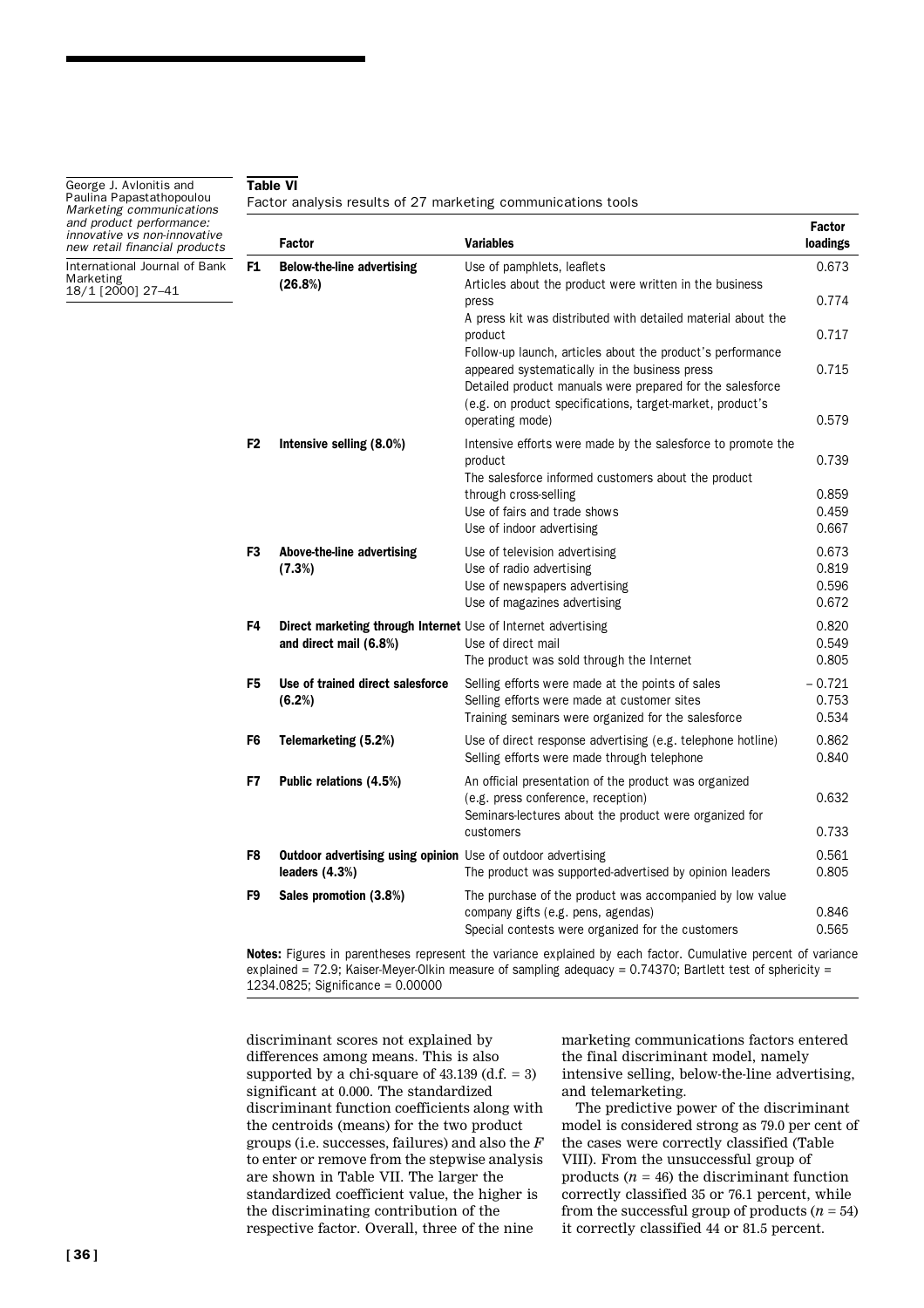In order to assess the accuracy of this classification result we compared it with what could have been predicted by chance on the basis of the proportional chance criterion (Morrison, 1969). The percentage of "grouped cases'' correctly classified by chance is 50.3 percent and is given by the following formula:

$$
C_{\rm pro} = \alpha^2 + (1 - a)^2
$$

where  $\alpha$  = proportion of cases in Group 1 (unsuccessful products), and  $1 - \alpha$  = proportion of cases in Group 2 (successful products). Therefore, we conclude that there is approximately 29 percent  $(79.0 - 50.3)$ improvement in prediction accuracy through the use of the discriminant function.

A second validation was deemed necessary as a number of researchers pose concerns about a bias inherent in a discriminant analysis applied in small samples (Frank et al., 1965; Morrison, 1969; Montgomery, 1975; Crask and Perreault, 1977; Dillon et al., 1978; Dillon, 1979). This bias stems from the fact that the same set of cases is used for both developing the discriminant equation and examining how well this equation predicts group membership and thus it results in a percentage of correctly classified cases that is overly optimistic. Therefore, a validation of the discriminant analysis using the Umethod was employed (Lachenbruch and Mickey, 1968). Each case was classified into a group on the basis of the classification functions computed from all the cases except

## Table VII

Discriminant analysis results

| Factor <sup>a</sup> |                                   | <b>Standardized function</b><br>coefficients | Wilk's<br>Lambda <sup>b</sup> | F to enter<br>or remove |
|---------------------|-----------------------------------|----------------------------------------------|-------------------------------|-------------------------|
| F2                  | Intensive selling                 | 0.826                                        | 0.804                         | 23.681                  |
| F1                  | <b>Below-the-line advertising</b> | 0.661                                        | 0.689                         | 21.613                  |
| F6                  | <b>Telemarketing</b>              | 0.466                                        | 0.636                         | 18.082                  |
| Group               | Successes: $0.699$ ( $N = 54$ )   |                                              |                               |                         |

**Centroids:** Failures:  $-0.803$  ( $N = 46$ )

Notes:

<sup>a</sup>In order of inclusion in the discriminant function Significant at the 0.000 level

#### Table VIII

Classification results (stepwise method)

|                     |              | Predicted group membership |                      |  |  |
|---------------------|--------------|----------------------------|----------------------|--|--|
|                     |              | (1)                        | (2)                  |  |  |
| <b>Actual group</b> | No. of cases | <b>Unsuccessful</b>        | <b>Successful</b>    |  |  |
| <b>Unsuccessful</b> | 46           | 35                         | 11                   |  |  |
|                     |              | 76.1%                      | 23.9%                |  |  |
| <b>Successful</b>   | 54           | 10                         | 44                   |  |  |
|                     |              | 18.5%                      | 81.5%<br>(continued) |  |  |

the case being classified. The classification results of the U-method presented in Table IX are comparable to the results of the stepwise method, further validating the appropriateness of the latter method in discriminating between successful and unsuccessful new retail financial products.

# **Discussion**

The empirical findings presented in this article provide interesting insights into both the marketing communications tools used in launching innovative and non-innovative products in the highly competitive retail financial market as well as their impact on performance.

An interesting result of the study is that, compared to non-innovative retail financial products, innovative ones, that is products new to the company and the market and also new delivery processes, tend to follow a more complete as well as aggressive marketing communications strategy. What is even more interesting is that such a strategy is found to be beneficial in terms of performance, in the sense that innovative products that are promoted extensively have a higher chance of success in the market than similar products that are not given decent communications support during their launch. This empirical result is in contrast with what it is suggested in the literature and was also found during our qualitative prestudy in a sample of 14 NPD managers. More specifically, most of the interviewees shared the argument expressed in the literature, according to which a highly visible launch can lead to faster competitive response (MacMillan et al., 1985), especially as far as really new service products are concerned, due to their intangible nature. Therefore, it is argued that, their market exposure should not be extensive. By contrast, the quantitative findings of the study, which are present in this paper, clearly indicate that such an approach is wrong and can limit the success possibilities of a new retail financial product. Possible reasons for this discrepancy may be that:

- . innovative products are backed by operating or delivery systems that require significant investments and in that sense they create a barrier to entry for competition[3],
- . imitative actions to new product introductions are not so direct after all, . there is a great need for retail financial products in the market, that their diffusion, adoption and eventual success in the market are secured anyway.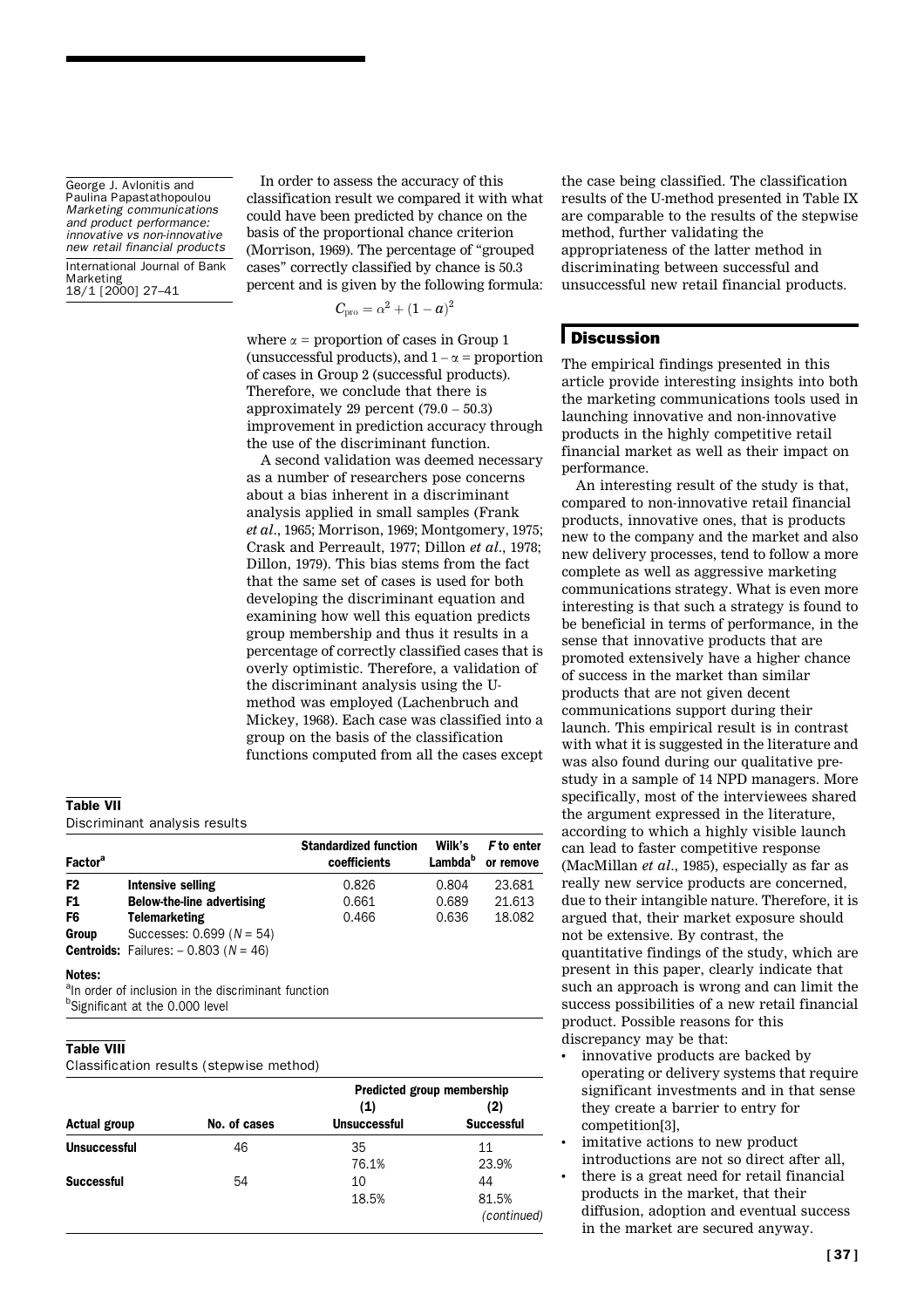However, given the limited empirical work on this issue, additional research is needed in order to reach firm conclusions.

In addition, the study revealed that three marketing communications factors have been found to discriminate between successful and unsuccessful new retail financial products irrespective of their degree of innovativeness:

- . Intensive selling is the most important marketing communications factor leading new retail financial products to success. Products that were strong in this factor were presented in fairs and trade shows, had extensive indoor advertising presence and were promoted indirectly in conjunction with other company products (i.e. cross-selling techniques). This result clearly underscores the profound importance of personal selling in launching new retail financial products successfully. This result is consistent with previous research, which has shown that intensive salesforce efforts lead to higher new product performance (see Table I). Meidan (1996) provides a number of reasons why personal selling is perhaps the most important element in the communications process in the financial services industry. These include creating financial product awareness, developing financial product preference, negotiating prices and other terms, closing a sale and providing after-sales reinforcement and reassurance to the customer.
- . Below-the-line advertising follows second in the success list of promotional tools for launching new financial products targeted to the retail market. Products that used below-the-line advertising heavily were communicated through the extensive use of pamphlets, leaflets, sales manuals and press coverage. As mentioned earlier, these promotional tools are supportive to the main selling effort.
- . Telemarketing also plays a critical role in leading retail financial products to high performance outcomes. Projects that were

#### Table IX

Classification results (U-method)

|                     |                                                                         | <b>Predicted group membership</b> |                   |  |
|---------------------|-------------------------------------------------------------------------|-----------------------------------|-------------------|--|
|                     |                                                                         | (1)                               | (2)               |  |
| Actual group        | No. of cases                                                            | <b>Unsuccessful</b>               | <b>Successful</b> |  |
| <b>Unsuccessful</b> | 46                                                                      | 35                                | 11                |  |
|                     |                                                                         | 76.1%                             | 23.9%             |  |
| <b>Successful</b>   | 54                                                                      | 12                                | 42                |  |
|                     |                                                                         | 22.2%                             | 77.8%             |  |
|                     | <b>Notes:</b> Percentage of "grouped cases" correctly classified: 77.0% |                                   |                   |  |

strong on this factor were those using telephone for selling the product as well as for direct response advertising such as a telephone hotline for potential customers. Apparently, telemarketing is a highly efficient way of differentiating retail financial products in terms of their delivery process.

Apart from the three marketing communications factors that have been found to separate successful from unsuccessful new retail financial products, a remaining set of six factors seem to have no impact on performance outcomes. Specifically, above-the-line advertising; public relations; direct marketing through the Internet and direct mail; outdoor advertising using opinion leaders; sales promotion, and use of trained direct salesforce. The lack of any significant impact of the first five marketing communications factors on performance may be attributed to the fact that, as Table III shows, the launching tools comprising these factors were used by financial companies to a very limited extent. However, this message must not be misinterpreted. These tools do not seem to be important when it comes to new product success yet! But their use is increasing rapidly and soon we will able to assess their real contribution to the launching of successful new retail financial products into the market. On the other hand, the non-significant impact of the use of a trained direct salesforce on performance denotes that while personal selling is undoubtedly a critical parameter of success, what really makes the difference is not the selling approach followed (direct vs branchbased), but rather the intensity of the selling effort (intensive selling is the number one performance discriminator).

# Conclusion

In the last decade, financial companies especially those operating in retail markets are facing intense competitive pressures caused by deregulation, technological advances and globalization. If these companies are to survive in such a turbulent business environment, they need to commercialize a steady flow of successful new products. This article was concerned with the impact on the performance of innovative and non-innovative new retail financial products of a number of factors relating to a particular aspect of the launching stage, namely marketing communications. Data were gathered on 100 NPD projects, 58 non-innovative and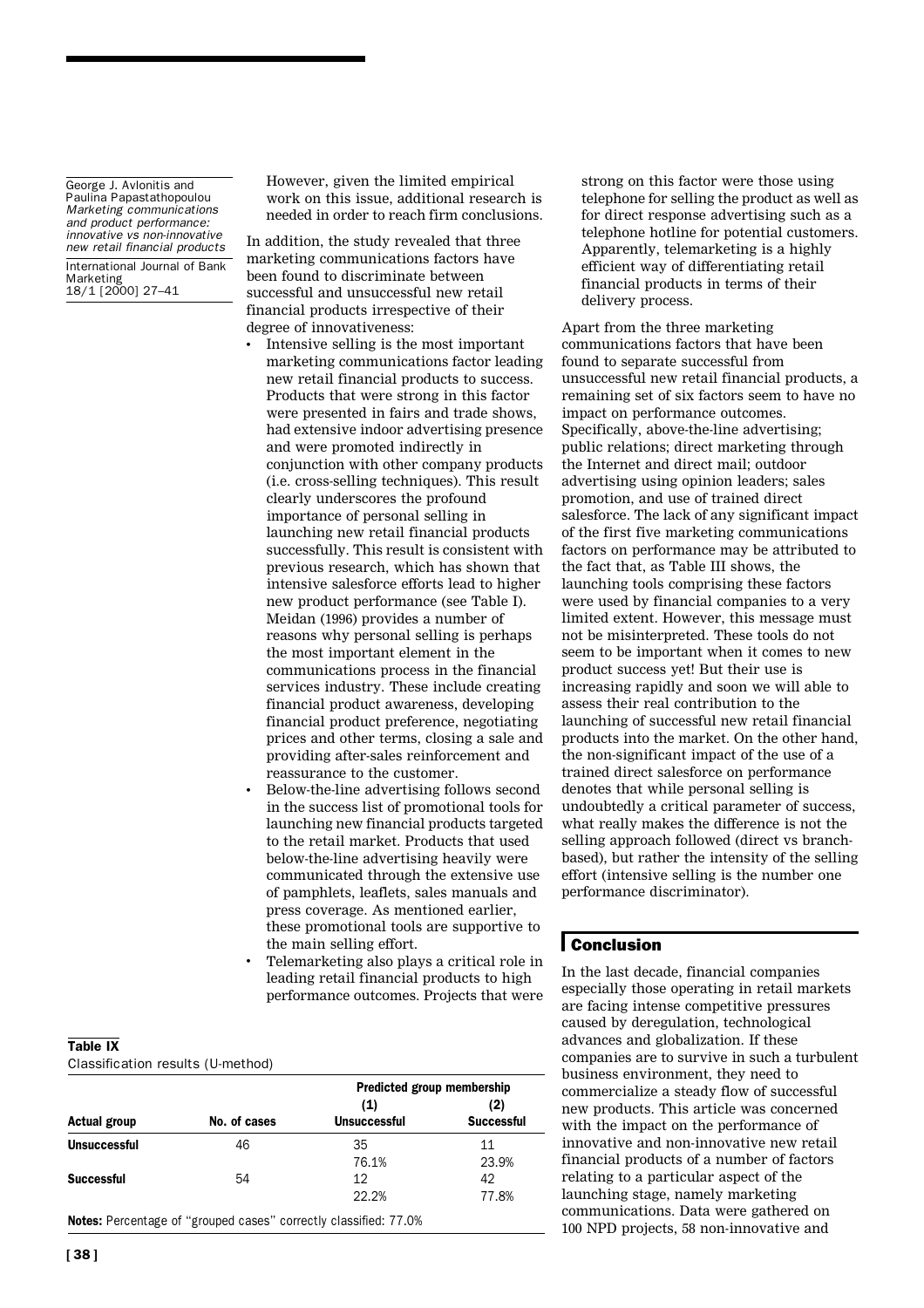42 innovative. An interesting result that emerged from our analysis is that the innovative and non-innovative products base their market introduction on a rather different marketing communications package. Their success path differs as well. The implications for managers are straightforward. Extra care must be paid to the marketing communications tools found to affect product performance in order to fully exploit company resources and ultimately increase the possibilities of succeeding in the retail financial market.

In concluding, notwithstanding the importance of the present results, the reader should be very cautious when interpreting them. More specifically, it should not be assumed that marketing communications alone influence the performance of new retail financial products. This study is a first attempt to approach the relationship between marketing communications and performance empirically, taking into account one strategic launch decision, that is the degree of product innovativeness. However, a highly actionable body of literature can be developed if future investigations extend this study, taking into consideration additional strategic variables, such as specific retail financial product categories or the level of market competition.

#### **Notes**

- 1 We thank the anonymous reviewer for pointing out the need for this clarification.
- 2 Despite the fact that the Likert-type measure does not claim to be more than an ordinal scale, it has, nevertheless, been accepted as a means of achieving interval measurement quality, and there are several arguments favoring a variety of positions on this issue (Labovitz, 1967; Kerlinger, 1973; Kim, 1978; Nunnally, 1978).
- 3 Additional data analysis revealed that almost 65 percent of these innovative products required the installation of a highly innovative software package.

#### **References**

- Atuahene-Gima, K. (1996), "Differential potency of factors affecting innovation performance in manufacturing and services firms in Australia'', Journal Product Innovation Management, Vol. 13, pp. 35-52.
- Avlonitis, G. and Papastathopoulou, P. (1999), ``Identifying different types of product innovativeness: some evidence from the retail financial industry in Greece'', Working Paper, Athens University of Economics and Business.
- Beard, C. and Easingwood, C. (1996), "New product launch: marketing action and launch tactics for the high-technology products'',

Industrial Marketing Management, Vol. 25, pp. 87-103.

- Booz, Allen & Hamilton (1982), New Products Management for the 1980s, Booz, Allen & Hamilton Inc., New York, NY.
- Boyd, H., Westfall, R. and Stasch, S. (1989), Marketing Research - Text and Cases, 7th ed., Irwin, Boston, MA.
- Brown, S. and Eisenhardt, K. (1995), "Product development: past research, present findings and future directions'', Academy of Management Review, Vol. 20 No. 2, pp. 343-78.
- Calantone, R. and Cooper, R. (1979), "A discriminant model for identifying scenarios of industrial new product failure'', Journal of the Academy of Marketing Science, Vol. 7 No. 3, pp. 163-83.
- Choffray, J.M. and Lilien, G. (1984), "Strategies behind the successful industrial product launch'', Business Marketing, November, pp. 82-95.
- Churchill, G. (1979), "A paradigm for developing better measures of marketing constructs'', Journal of Marketing Research, Vol. XVI, pp. 64-73.
- Cooper, R. (1975), "Why new industrial products fail'', Industrial Marketing Management, Vol. 4 No. 6, pp. 315-26.
- Cooper, R. (1979), "The dimensions of industrial new product success and failure'', Journal of Marketing, Vol. 43 No. 3, pp. 93-103.
- Cooper, R. and de Brentani, U. (1991), "New industrial financial services: what distinguishes the winners'', Journal of Product Innovation Management, Vol. 8, pp. 75-90.
- Cooper, R. and Kleinschmidt, E. (1986), "An investigation into the new product process: steps, deficiencies and impact'', Journal of Product Innovation Management, Vol. 3, pp. 71-85.
- Cooper, R. and Kleinschmidt, E. (1987), "Success factors in product innovation", Industrial Marketing Management, Vol. 16 No. 3, pp. 215-23.
- Cooper, R. and Kleinschmidt, E. (1988), "Resource allocation in new product process'', Industrial Marketing Management, Vol. 17, pp. 249-62.

Cooper, R., Easingwood, C., Scott, E., Kleinschmidt, E. and Storey, C. (1994), "What distinguishes the top performing new products in financial services'', Journal of Product Innovation Management, Vol. 11, pp. 281-99.

- Craig, A. and Hart, S. (1992), "Where to now in new product development research?'', European Journal of Marketing, Vol. 26 No. 11, pp. 1-49.
- Crask, M. and Perreault, W. (1977), "Validation of discriminant analysis in marketing research'', Journal of Marketing Research, Vol. XIV, pp. 60-68.
- Crawford, M. (1983), New Products Management, Richard, D.I., Inc., Homewood, IL.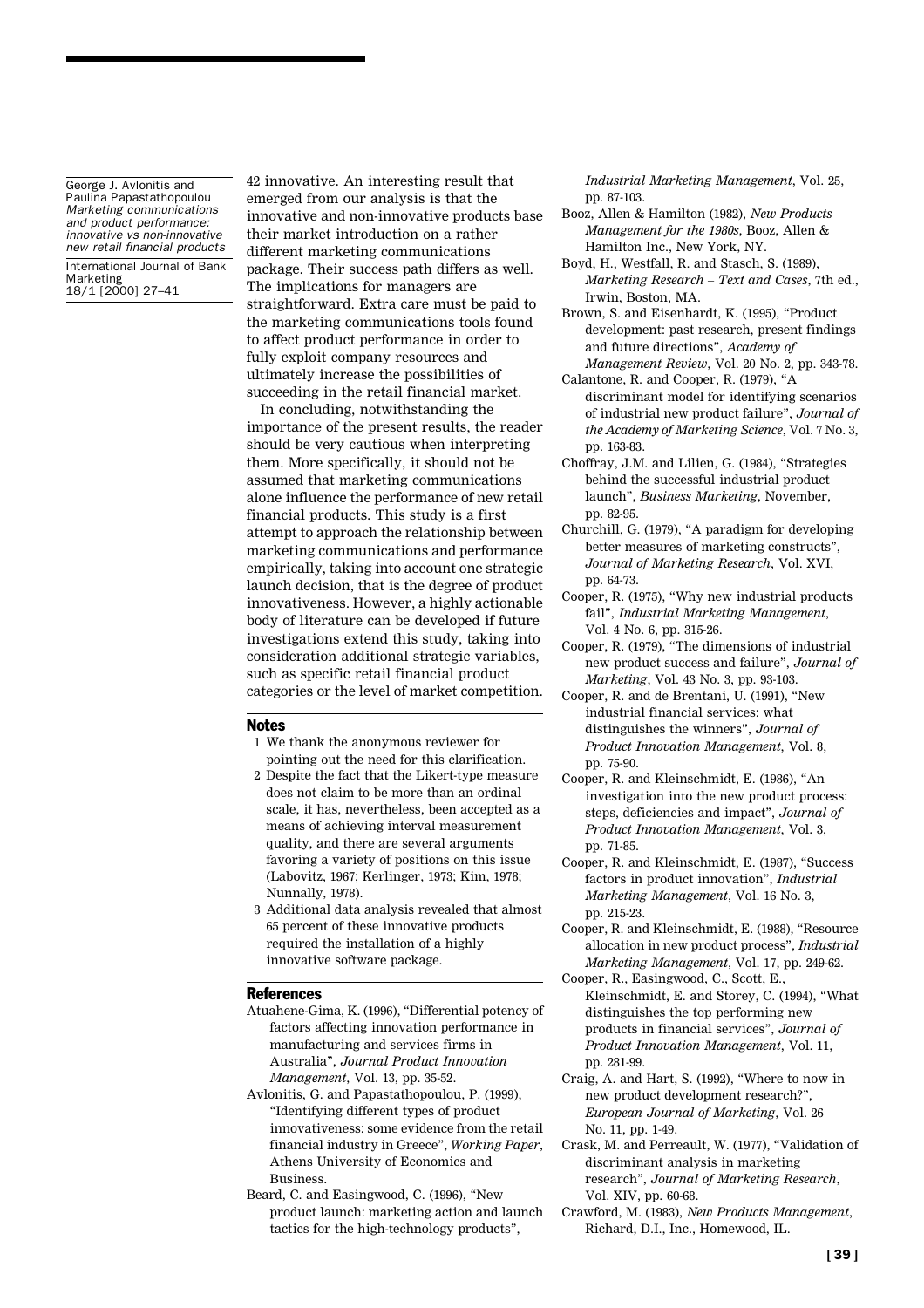- de Brentani, U. (1993), "The new product process in financial services: strategy for success'', International Journal of Bank Marketing, Vol. 11 No. 3, pp. 15-22.
- de Brentani, U. (1995), "New industrial service development: scenarios for success and failure'', Journal of Business Research, Vol. 32, pp. 93-103.
- de Brentani, U. and Cooper, R. (1992), "Developing successful new financial services for businesses'', Industrial Marketing Management, Vol. 21, pp. 231-41.
- de Brentani, U. and Ragot, E. (1996), "Developing new business-to-business professional services: what factors impact performance'', Industrial Marketing Management, Vol. 25, pp. 517-30.
- Deal, K. and Edgett, S. (1997), "Determining success criteria for financial products: a comparative analysis of CART, logit and factor/disciminant analysis'', The Service Industries Journal, Vol. 17 No. 3, pp. 489-506.
- Dillman, D. (1978), Mail and Telephone Surveys: The Total Design Method, John Wiley & Sons, New York, NY.
- Dillon, W. (1979), "The performance of linear discriminant function in nonoptimal situations and the estimation of classification error rates: a review of recent findings'', Journal of Marketing Research, Vol. XVI, pp. 370-81.
- Dillon, W., Goldsteain, M. and Schiffman, L. (1978), "Appropriateness of linear discriminant and multinomial classification analysis in marketing research'', Journal of Marketing Research, Vol. XV, pp. 103-12.
- Easingwood, C. and Beard, C. (1989), "High technology launch strategies in the UK'', Industrial Marketing Management, Vol. 18, pp. 125-38.
- Easingwood, C. and Percival, J. (1990), ``Evaluation of new financial services'', International Journal of Bank Marketing, Vol. 8 No. 6, pp. 3-8.
- Easingwood, C. and Storey, C. (1991), "Success factors of new consumer financial services'', International Journal of Bank Marketing, Vol. 9 No. 1, pp. 3-10.
- Easingwood, C. and Storey, C. (1993), ``Marketplace success factors for new financial services'', Journal of Services Marketing, Vol. 7 No. 1, pp. 41-54.
- Edgett, S. (1996), "The new product development process for commercial financial services'', Industrial Marketing Management, Vol. 25, pp. 507-15.
- Edgett, S. and Parkinson, S. (1994), "The development of new financial services: identifying determinants of success and failure'', International Journal of Service Industry Management, Vol. 5 No. 4, pp. 24-38.
- Ennew, C., Wright, M. and Thwaites, D. (1993), ``Strategic marketing in financial services: retrospect and prospect'', International

Journal of Bank Marketing, Vol. 11 No. 6, pp. 12-18.

- Fowler, F. Jr (1993), Survey Research Methods, Sage Publications, Newbury, CA.
- Frank, R., Massy, W. and Morrisson, D. (1965), ``Bias in multiple discriminant analysis'', Journal of Marketing Research, Vol. 2, pp. 250-8.
- Green, H. and Ryan, B. (1990), "Entry strategies and market performance: casual modelling of a business simulation'', Journal of Product Innovation Management, Vol. 7, pp. 45-58.
- Hopkins, D. and Baileys, L. (1971), New Product Pressures, Conference Board Report.
- Hultink, E., Griffin, A., Hart, S. and Robben, H. (1997), "Industrial new product launch strategies and product development performance'', Journal of Product Innovation Management, Vol. 14, pp. 243-57.
- Hultink, E., Griffin, A., Robben, H. and Hart, S. (1998), "In search of generic launch strategies for new products'', International Journal of Research in Marketing, Vol. 15 No. 3, pp. 269-88
- Hultink, E., Hart, S., Griffin, A. and Robben, H. (1997b), "A typology of consumer product launch strategies and performance implications", in Arnott, D. et al. (Eds), Marketing: Progress, Prospects, Perspectives, 26th European Marketing Association Conference Proceedings, Warwick Business School, pp. 590-606.
- Hunt, S., Sparkman, R. and Wilcox, J. (1982), "The pretest in survey research: issues and preliminary findings'', Journal of Marketing Research, Vol. XIX, pp. 269-73.
- ICAP Directory (1997), Services, Vol. 3.
- Kerlinger, N. (1973), Foundations of Behavioral Research, 2nd ed., Holt, Rinehart & Winston Inc., New York, NY.
- Kim, J. (1978), "Multivariate analysis of ordinal variables revisited'', American Journal of Sociology, Vol. 84, pp. 448-57.
- Kotler, P. (1997), Marketing Management: Analysis, Planning, Implementation and Control, 8th ed., Prentice-Hall, NJ.
- Labovitz, S. (1967), "Some observations of measurement and statistics'', Social Forces, Vol. 46, pp. 151-60.
- Lachenbruch, P. and Mickey, R. (1968), ``Estimation of error rates in discriminant analysis'', Technometrics, Vol. 10, pp. 1-11.
- Lambkin, M. (1988), "Order of entry and performance in new markets'', Strategic Management Journal, Vol. 9, pp. 127-40.
- MacMillan, I.C., McCaffery, M.L. and Wijk, G.V. (1985), "Competitors' response to easily imitated new products - exploring commercial banking product introductions'', Strategic Management Journal, Vol. 6, pp. 75-85.
- Maidique, M. and Zirger, B. (1984), "A study of success and failure in product innovation: the case of US electronics industry'', IEEE